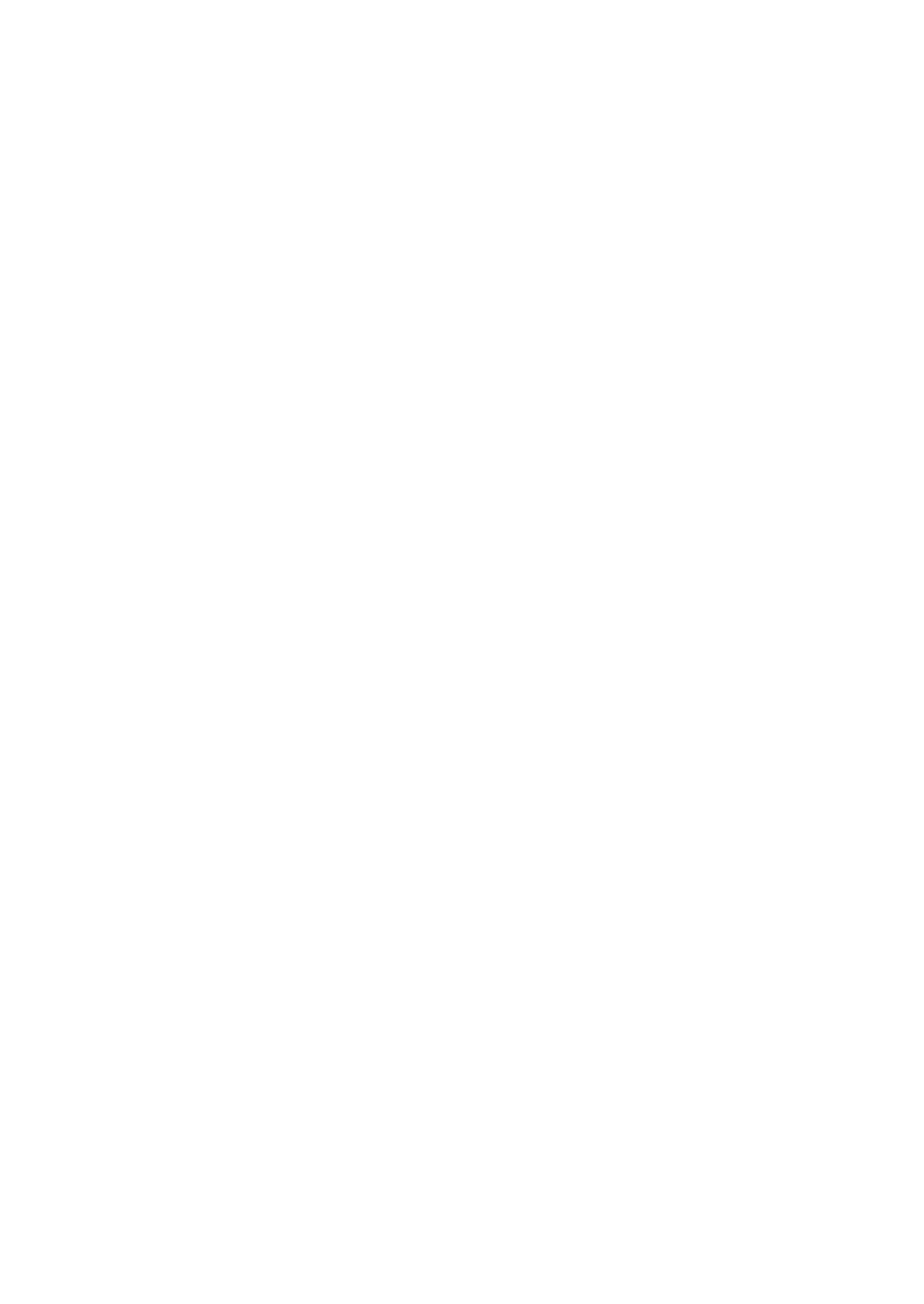# **Chapter Six**

*The Palestinian Issue and the International Setting*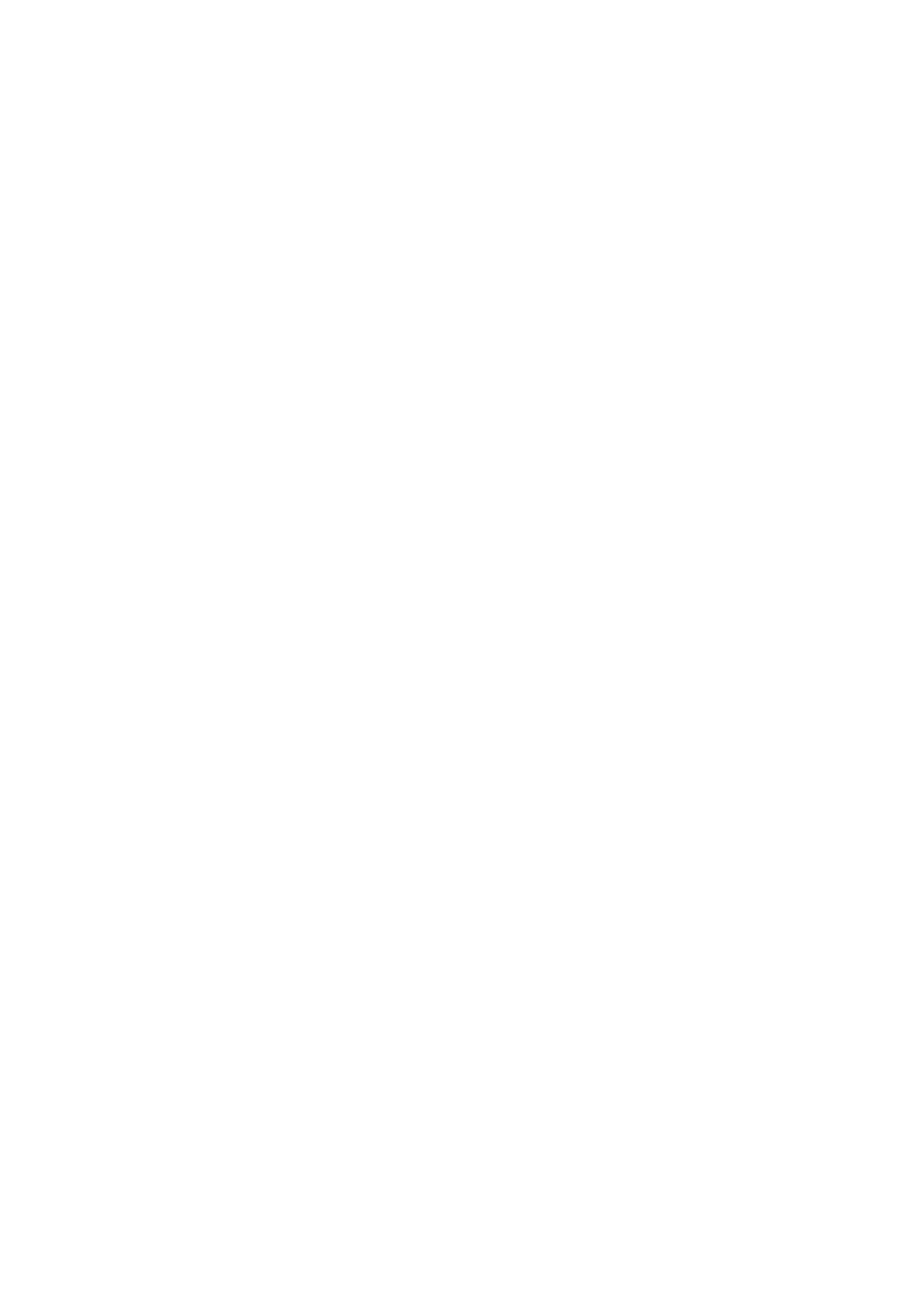# **The Palestinian Issue and the International Setting**

#### *Introduction*

The overall international response to the Palestinian issue during the year 2006 had been triggered by three developments. First, is the victory of Hamas in the Palestinian general elections and its formation of the Palestinian government. Second, is the impact of the Israeli-Lebanese war, particularly the ability of the Lebanese resistance to abort the Israeli invasion and to obstruct the American-Israeli strategic plan. Third, the impact of the structural change in the American authority on the Palestinian issue, which was caused by the USA failure in Iraq, and represented by the victory of the Democratic Party in the Congress elections.

The mainstream international reaction to the Palestinian issue has been focused on these three developments, be it on the level of individual powers or collectively in international conferences, or at the level of all kinds of international organizations. Naturally, the reactions of the powers to these developments were connected with their historical political orientation, where each and every one of them strove to adapt these developments to serve its own strategic interests on and around the Palestinian issue. Thus, we cannot isolate these developments from the historical political orientation of the powers under study.

Since, no doubt, America plays the most important role in shaping these reactions, we have to explain its position in details. Then we will look into the positions of other relevant powers as well as the international organizations, highlighting the focal issues that concern each and every one of those powers. By the end of the day, we will earmark the communalities between all these reactions, bearing in mind that the time span between all these developments was almost the same. For Hamas victory took place early in 2006, the Israeli aggression in July and the victory of the Democrats towards the end of the year.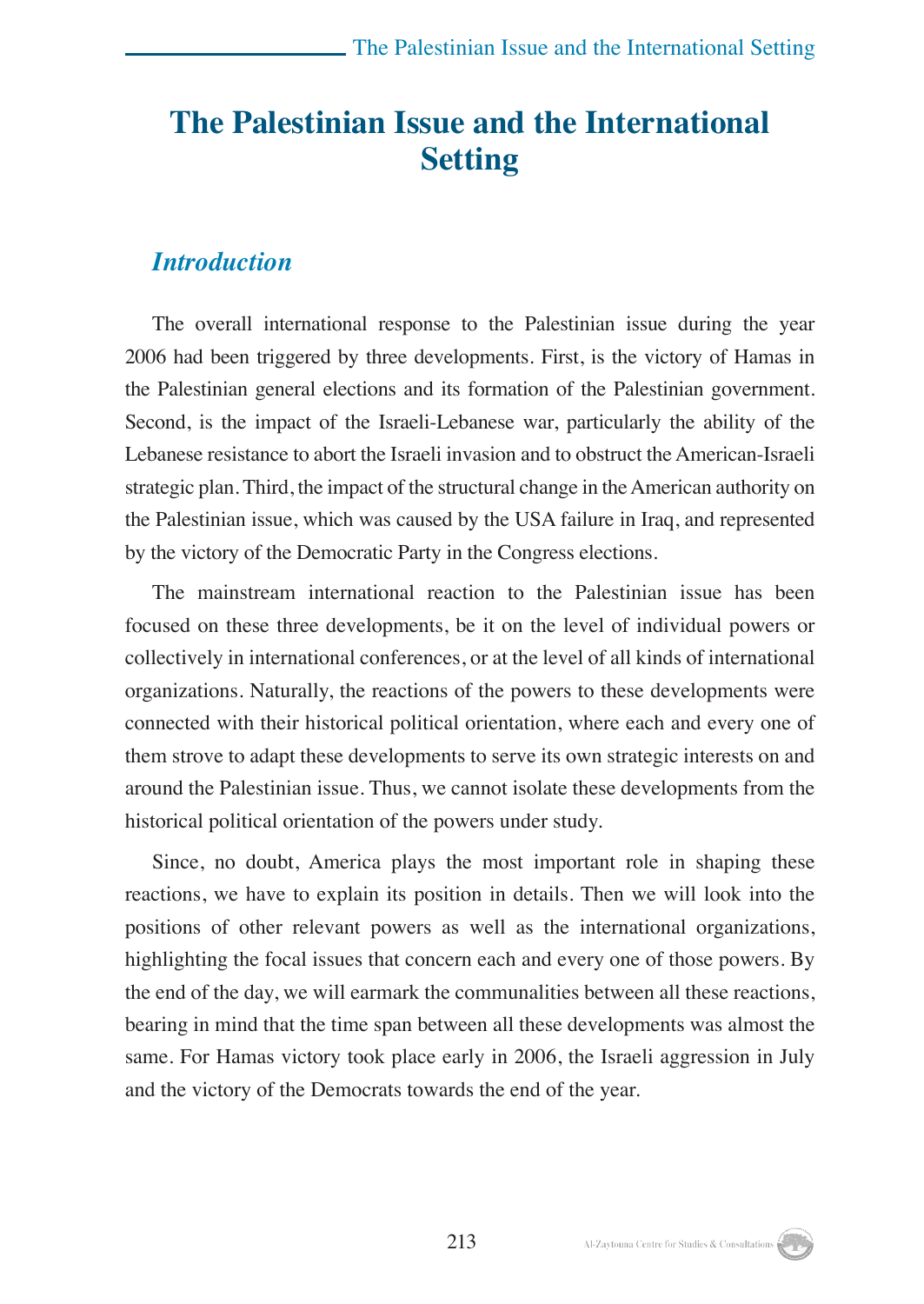# *First: The United States of America*

#### **1. Hamas' Victory and the Formation of the Palestinian Government**

The USA had consistently claimed its utmost respect to the will of the peoples in selecting their governments worldwide and in the Middle East in particular. Besides, it kept urging the Palestinian people, to indulge themselves in the democratic process to such an extend that Secretary of State Condoleezza Rice declared just before the last Palestinian elections, conducted on 25/1/2006, "It is a duty that everybody should be able to participate."1 Nonetheless, the USA government took a completely different position towards these elections, and refused to deal with Hamas' newly-elected government, though all observers, including former President Jimmy Carter, had unanimously testified the fairness of the elections.2

The USA seemed to have encouraged Hamas to participate in these elections on the assumption that it will change its policy once it comes to power. Jimmy Carter supported this view in a lecture that he gave in Herzliya in which he said, "I hope that Hamas will transfer into a non-violent movement and change its attitude towards Israel, as happened with the PLO and Egypt after the conclusion of Oslo and Camp David Accords respectively."3 Moreover, as much as 69% of some surveyed prominent American thinkers and strategists were of the opinion that Hamas' assumption of power will tempt it to be less militarily inclined and more peace-oriented.4

Nonetheless, after these elections, the American administration set for itself a strategic objective based on the implementation of the Quartet conditions, and on the call upon Hamas to surrender its political program. In an address before the American Jewish Committee, dated 4/5/2006, President George Bush openly said that they will not support elected representatives who are not committed to peace, and that they will not deal with Hamas as long as it is in the "terrorist camp." He added that they will never work with Hamas unless it recognizes Israel.<sup>5</sup> In its first comment on the Palestinian elections, the Quartet Committee (the USA, EU, Russia and the UN) confirmed this position, and emphasized that the flow of aid is conditioned on Hamas' commitment to all international agreements concluded by the PA.<sup>6</sup>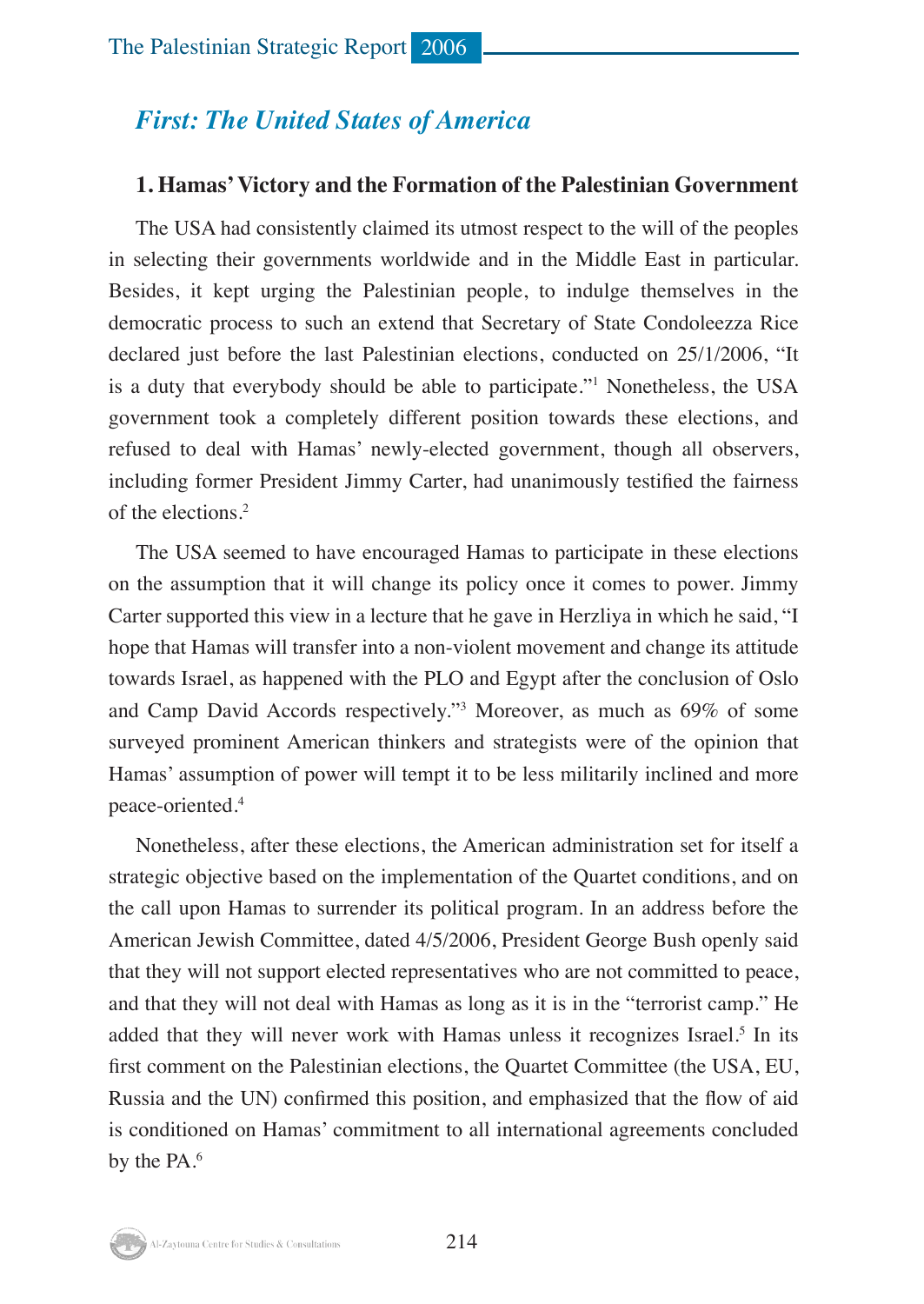Thus, in dealing with political systems, America's priority is not whether or not a government is democratic in nature but rather how far its policies are in conformity with the American policy. This is, in fact, compatible with American political behavior worldwide.

The content of the American call for Hamas "to change its program" was expressed in a policy statement that says, "Declaration by Hamas that it accepts all treaties concluded by the PA and the PLO, including the Road Map, recognition of Israel, and the discard of violence." These conditions have been repeatedly repeated since January 2006 by American officials in particular, and in the declaration of the Quartet Committee and the G8 countries (major industrial countries: the USA, Russia, France, Britain, Germany, Italy, Canada and Japan) in general.7

To compel Hamas to accept the American demand of "changing its program," which is essentially to recognize Israel, the USA pursued a series of direct political and economic pressures as well as indirect military pressure through Israel, as follows:

#### **a. Political Pressure:** It took different forms amongst which were the following:

- 1. Continuous support to the policies of President Mahmud 'Abbas that are different from those of Hamas. *The New York Times* reported that "The [American] administration resolved, in turn, to support Mr. Abbas's political party with whatever diplomacy or resources it could."8 Conversely, some unofficial American quarters advocate encouraging what they consider a moderate sector in Hamas at the expense of a more radical one on the assumption that the former will ultimately recognizes Israel.<sup>9</sup>
- 2. To put pressure on Arab and Islamic countries to shrink their political contacts with the Palestinian government, or to impose restrictions on its members' travel abroad. Besides, is the continuous call upon some countries, like Syria, to close down the offices of the Palestinian organizations in their territories.10
- 3. To put pressure on the international community to prohibit receiving representatives of the Palestinian government by both official organs and civil institutions.
- 4. To continuously emphasize that Hamas is a "terrorist" organization who has lost support because of its policies.<sup>11</sup> The pro-neo-conservatives American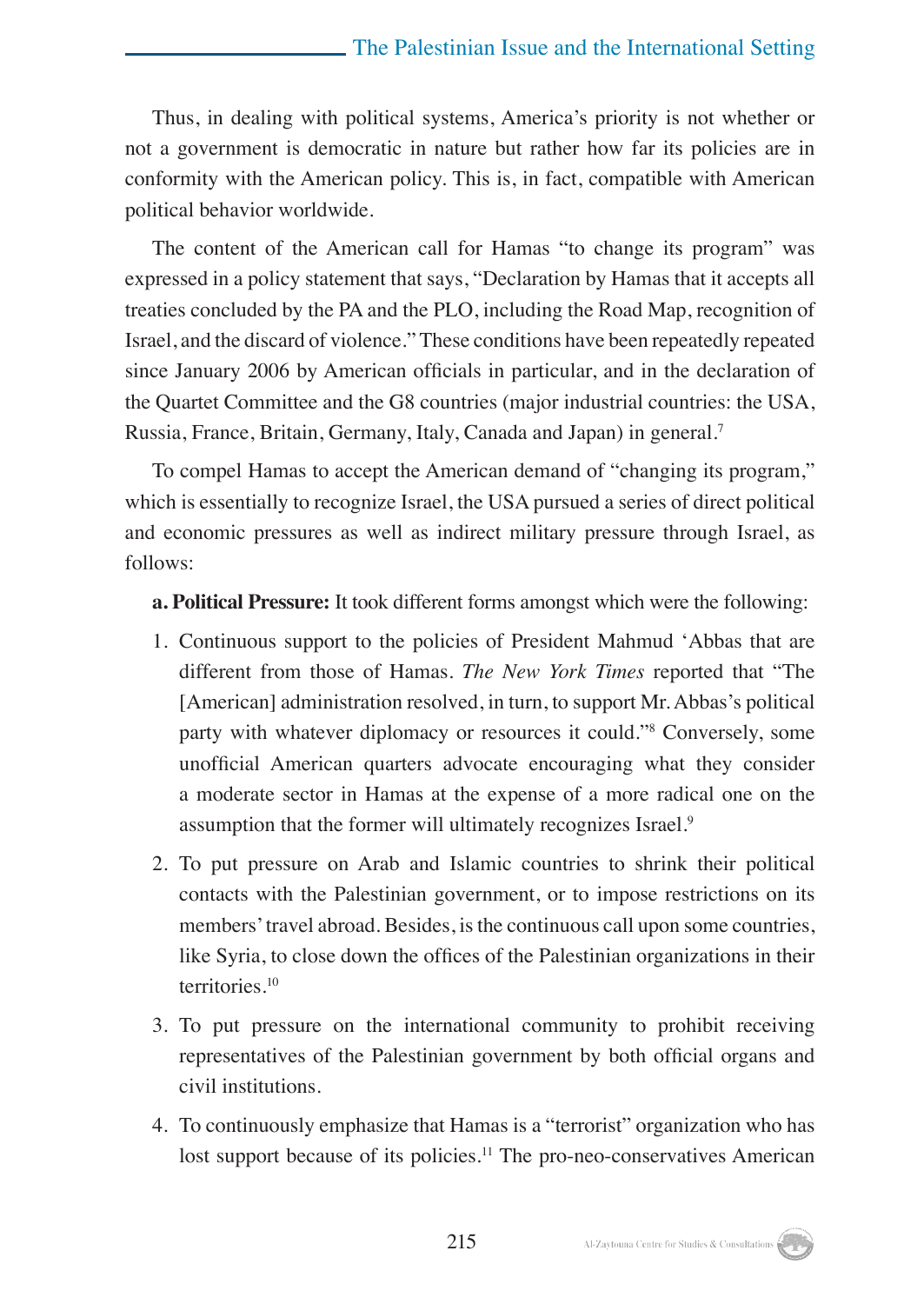media keeps claiming a close association between Hamas and the violent extremist forces in the region.<sup>12</sup>

- 5. Support to President 'Abbas's call for an early legislative and presidential elections in the hope that this will lead to the collapse of Hamas' government and the return of Fatah to power. The American government allocated the sum of \$42 million to support 'Abbas's bid for full power, a development that 'Abbas had personally admitted in December 2006, though he evasively claimed that the objective of the aid was to support "the objective to create democratic alternatives to authoritarian or radical Islamist political options."13 However, it is unlikely that a future elections will be transparent or free from rigging if its prior declared objective is the return of Fatah to power. In line with this position, the American administration obstructed the formation of a national government, and, instead, advocated a government of technocrats. Secretary Rice hoped that this alternative will quietly but effectively exclude Hamas from the Palestinian strategic decision making process.14
- 6. To intensify American-Israeli coordination. In this respect, Silvan Shalom recorded that 103 American Senators visited Israel in 2005, and the Congress passed 15 pro-Israel resolutions during the same year.
- 7. To continue diplomatic pressure on the Palestinian government in all international organizations. This took the following forms:
	- a. The hint that Washington will support the Israeli position to unilaterally demarcate the frontiers of the WB by the year 2010. Secretary Rice reiterated this position,<sup>15</sup> which was further emphasized during a meeting between President Bush and Ehud Olmert, and by a statement that the latter gave in the Knesset after he won a vote of confidence on 4/5/2006.<sup>16</sup>
	- b. The role of the USA in obstructing a call by the Yemeni government to convene an Arab summit to discuss the Israeli aggression on GS and Lebanon<sup>17</sup>
	- c. The American obstruction to international effort in the Security Council to stop the Israeli aggression on GS, which was clearly demonstrated in the opposition of the American administration to a draft resolution to this effect proposed by Qatar.<sup>18</sup>

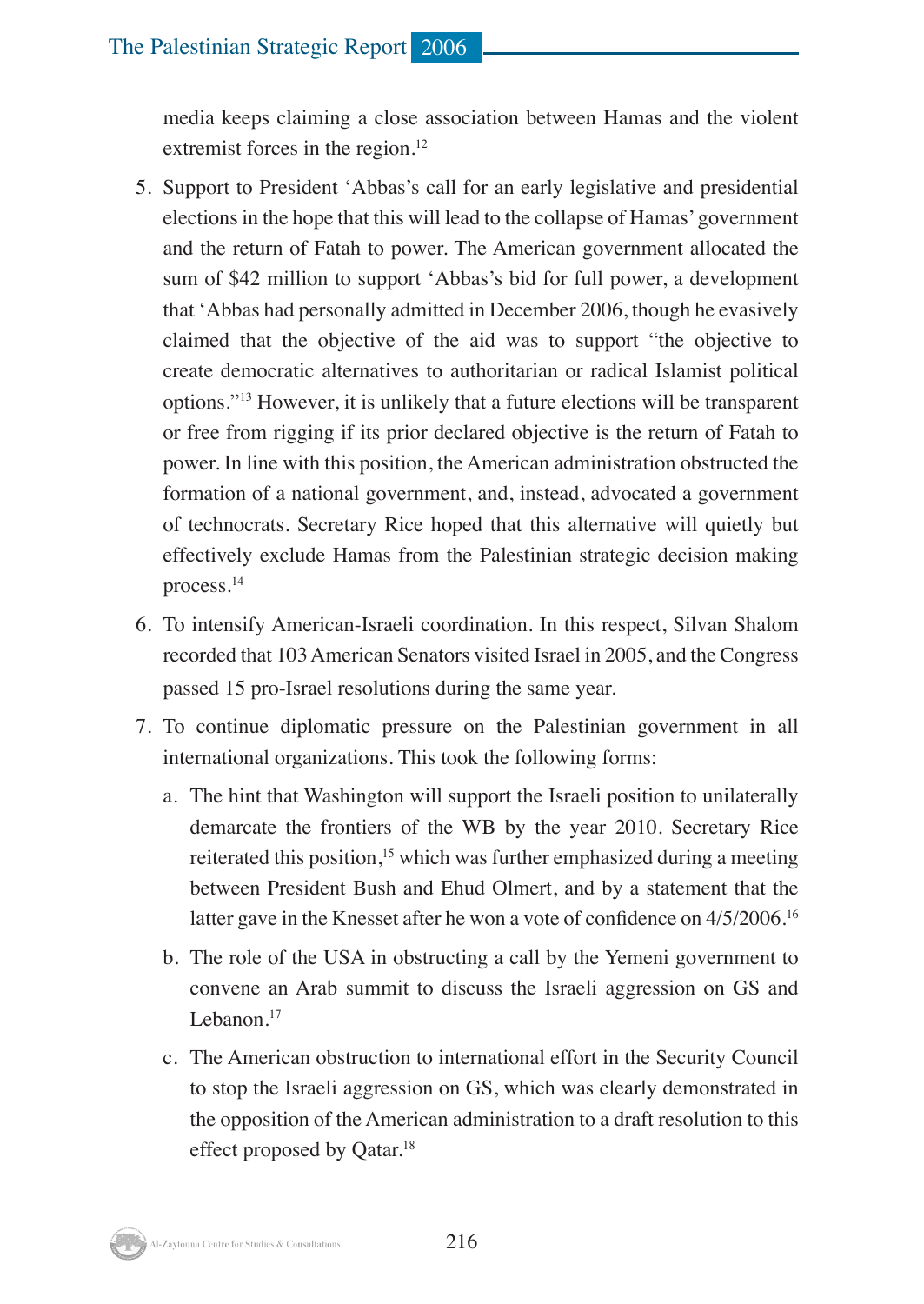- d. The employment of the veto twice, in July and November, 2006, against draft resolutions condemning Israeli attacks on GS.19
- **b. Economic Pressure:** This took the following forms:
- 1. The stoppage of financial aid to the Palestinian government, even the withdrawal of some amounts approved prior to the elections. The campaign in this direction had, in fact, started before the elections when 73 Senators petitioned President Bush "to stop aid if Hamas won the elections."20 Subsequently, in May, the House of Representatives passed a resolution by a majority of 361 members to stop all aid to Hamas government.<sup>21</sup> This campaign culminated in the "Palestinian Anti-Terrorism Act of 2006," and the denial of the Palestinian diplomats entrance to the USA.
- 2. To put pressure on Arab and other countries to refrain from extending financial aid to the Palestinian government. Secretary Rice raised this issue in her February tour to the Middle East during which she visited Egypt, Saudi Arabia, Lebanon and the UAE. It was then said that the discussions addressed several issues including "the guarantee that no aid should reach Hamas government."22 In her response to a question on Arab aid to Hamas, Rice implicitly supported this position by saying, "It is imperative for any person who wishes that peace prevails in the Middle East to make sure that support should only be extended to a person who have the same objective in mind."23 'Amr Musa, the secretary-general of the Arab League, admitted the inability of his organization to transfer via banks funds to the PA because of American and international pressure.<sup>24</sup>
- 3. To put pressure on Arab and non-Arab banks to refrain from transferring to the Palestinian government and Hamas contributions paid to them by individuals and non-government organizations. Efforts in this direction started before the elections, and with such banks as the British National Westminster Bank or NatWest and the French Credit Lyonnais Bank.<sup>25</sup> According to Treasury Department spokesperson Molly Millerwise, "If an organization or individual is facilitating direct fund-raising for Hamas, they open themselves up to action by the United States."26

A number of Arab banks, particularly the Arab Bank, were exposed to this pressure that required them to uphold the financial siege on the Palestinian government. They had to agree, particularly as some of them were fined in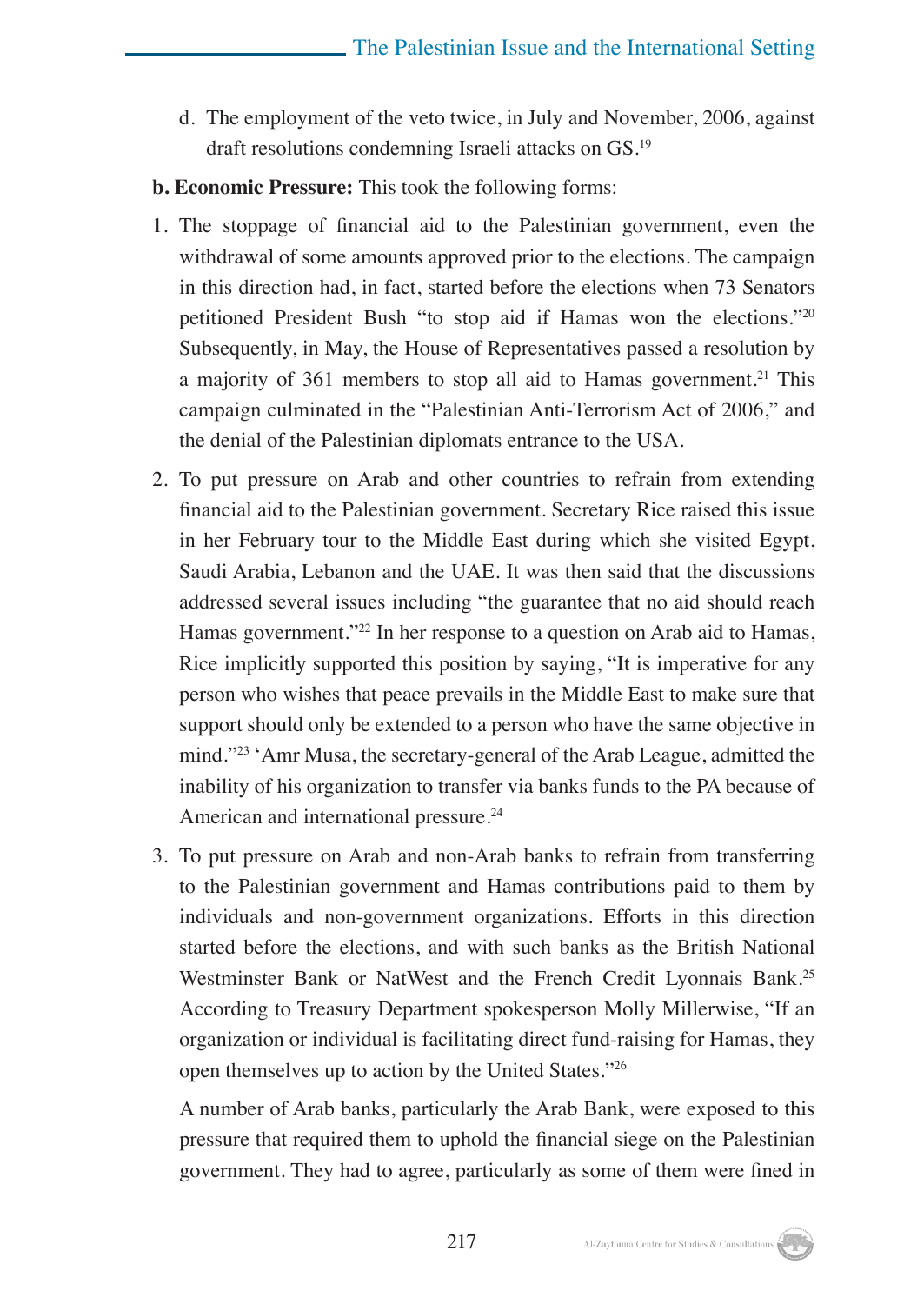the USA because of transactions related to "terrorist" and similar issues.<sup>27</sup> Reports in the American press enumerated these incidents in details.28 This pressure was extended to American philanthropic organizations that extended aid to the Palestinians, such as the American Near East Refugee Aid (ANERA) and Kind Hearts Organization, who were prohibited from sending contributions to the Palestinian people.<sup>29</sup>

- 4. Allowing the transfer of some funds to the Palestinian presidency, and not to the Palestinian government; in order to enlarge the influence of the president on the account of the government to negatively affect its popularity.
- 5. Encouraging the media coverage of demonstrations and general strikes that were conducted by different governmental sectors, to create a negative picture on the situation in the Palestinian community.
- **c. Military Pressure:** It took the following forms:
- 1. To turn a blind eye to wide and limited range Israeli attacks on Palestinian targets. For example, the operation Summer Rains on GS in late June, attacks on Beit Hanun in November, and support of Israeli attack on Jericho Prison on 14 March in which the secretary-general of the Popular Front for the Liberation of Palestine, Ahmad Sa'dat, was arrested. Commenting on the latter attack, the Israeli Premier Olmert boastfully said that it was fully supported by Washington and London.<sup>30</sup> These and other attacks got the American green light under the guise of self-defense against "terrorist" operations.
- 2. Another aspect of the military pressure was represented by the American initiative to strengthen President 'Abbas' security forces, and to increase their numbers from 3,500 to 6,000.31 Meanwhile, *Haaretz* newspaper says that the Bush administration dispatched General Keith Dayton, American Security Coordinator in the Palestinian territories, to London to report to the Road Map Quartet on the US plan to arm and train the forces of 'Abbas "for a potential violent confrontation with Hamas forces in the Gaza Strip."32 This position was further emphasized by a declaration by Secretary Rice on 17 December to the effect that she will "ask the Congress to allocate tens of millions of dollars to support President 'Abbas' security forces."33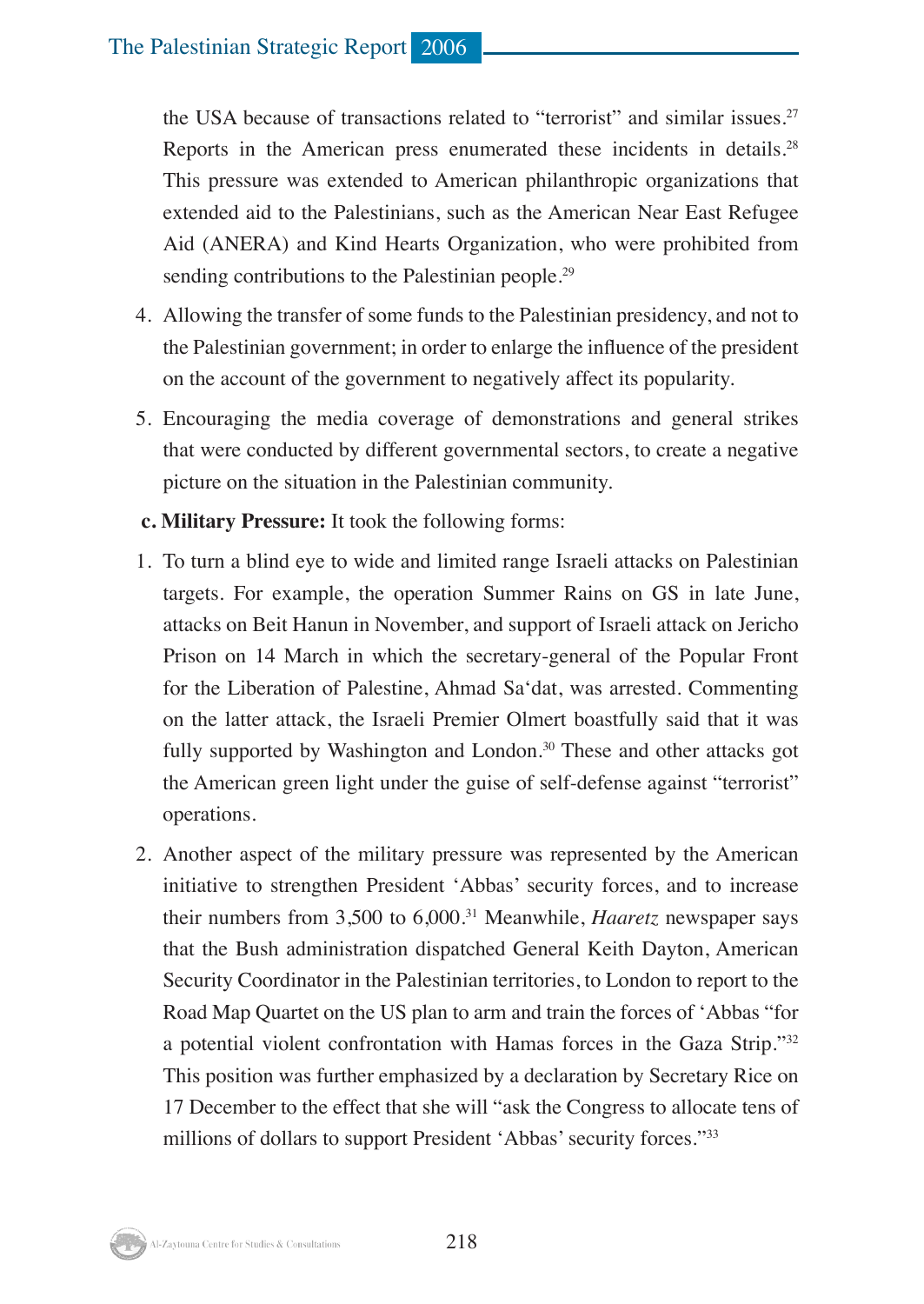The American and European stance towards the embargo glaringly reveal their double standard. While claiming keenness and determination to spread democracy and reform in the world, the USA and Europe showed no respect whatsoever to the outcome of the ballot box in the Palestinian case. Politically and theoretically, they have thus lost their credibility in this respect.

Conversely, however, some American quarters and personalities adopted a completely different position from that of their government. They cultivated contacts with Hamas and advocated respect to the will of the Palestinian people. Reverend Jesse Jackson, the prominent US civil rights activist, met Khalid Mish'al, the head of Hamas' Political Bureau, in Damascus on 28/8/2006.34 The Catholic Church, whose relations with the USA were already strained because of its condemnation of the American Iraqi invasion, criticized the Israeli siege on the Palestinian people, though it simultaneously condemned the kidnapping of Israeli soldiers by Hamas and Hizbullah.<sup>35</sup>

#### **2. The Israeli-Lebanese War of July 2006**

Without indulging in the local, regional and international dimensions of the Israeli-Lebanese war, we will concentrate in this part on the American position towards this war in as far as the Palestinian issue is concerned. The USA saw in the Islamic Lebanese resistance a formidable ally of its Palestinian counterpart. Hence, it strove to, at least, weaken it, and, if possible, completely eradicate it. The Lebanese resistance has, in fact, become a model to its sister movement in Palestine, particularly after the former's success to liberate Southern Lebanon in 2000, and force the Israeli occupation forces to withdraw from Lebanese territories unconditionally.

A number of American reports showed that the USA had actively cooperated with Israel against the Islamic resistance in Lebanon. It even participated in the preparation of offensive plans that ultimately aimed at the total destruction of this resistance,<sup>36</sup> which would hopefully achieve a number of what was viewed to be strategic advantages to both countries. The decision to launch a war against Lebanon had been taken some months before the arrest of the two soldiers, and Israel was just impatiently waiting for an opportune time.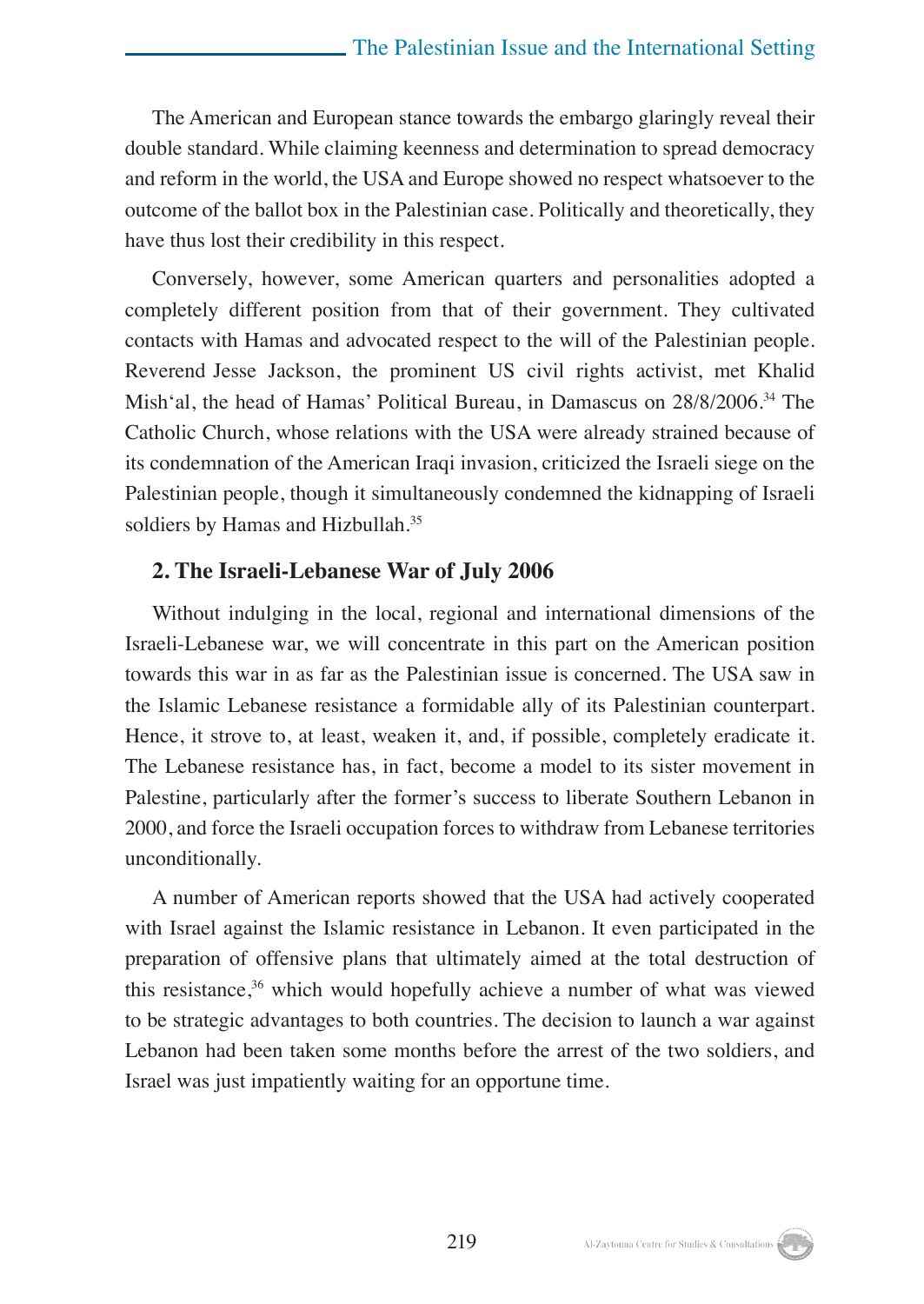But this 33 days war had been strategically counter productive for America in as far as the Palestinian issue is concerned. This is represented in the following:

- a. The consolidation of the notion of the peoples resistance and guerilla warfare among increasing sectors of the Palestinian people, as well as the Iraqi and Lebanese resistance and even some Arab countries, like Syria, who benefited from this successful experience. To the USA, this is a negative development because it popularized Hamas' unwanted strategy.
- b. The failure to disarm the Lebanese resistance, based on Resolution 1559, will correspondingly obstruct the American-Israeli plan to disarm the Palestinian forces in Lebanon. This concern was reiterated by Secretary Rice who said that there is no place in the political process for groups and individuals who refuse to recognize Israel and discard violence and "terrorism." She added that they must be disarmed.37
- c. The failure of Israel in Lebanon obstructed the American drive towards "a new Middle East" that, according to Secretary Rice, would emerge from the Lebanese war. It should be noted here that the project of the new or greater Middle East is a central issue in American foreign policy, as reiterated by the US permanent representative to NATO, Nicholas Burns, who said in an address before the conference on "NATO and the Greater Middle East" in Prague, in October 2003, "We have to deploy our conceptual attention and our military forces east and south. NATO's future, we believe, is east, and is south. It's in the Greater Middle East."38 NATO had, furthermore, convened a meeting in Rabat in April 2006, in which Israel, Egypt, Mauritania, Jordan, Tunis, Algeria and Morocco were represented. The declared objective of the meeting was "to confront common threats and challenges."39 According to USA these challenges had resulted from the success of Hamas, the steadfastness of the Lebanese resistance and the acceleration of the Iraqi resistance. At NATO's November 2006 Riga Summit, NATO had thus emphasized the necessity of cooperation with the Arab countries to face these challenges.40
- d. From the American point of view, the failure of the Israeli war on Lebanon will consolidate an alliance between Iran, Syria, Hizbullah and the Palestinian organizations, which, in the words of the US annual report on terrorism entitled Country Reports on Terrorism, is represented by the support of Syria and Iran to the "terrorist" Palestinian organizations.

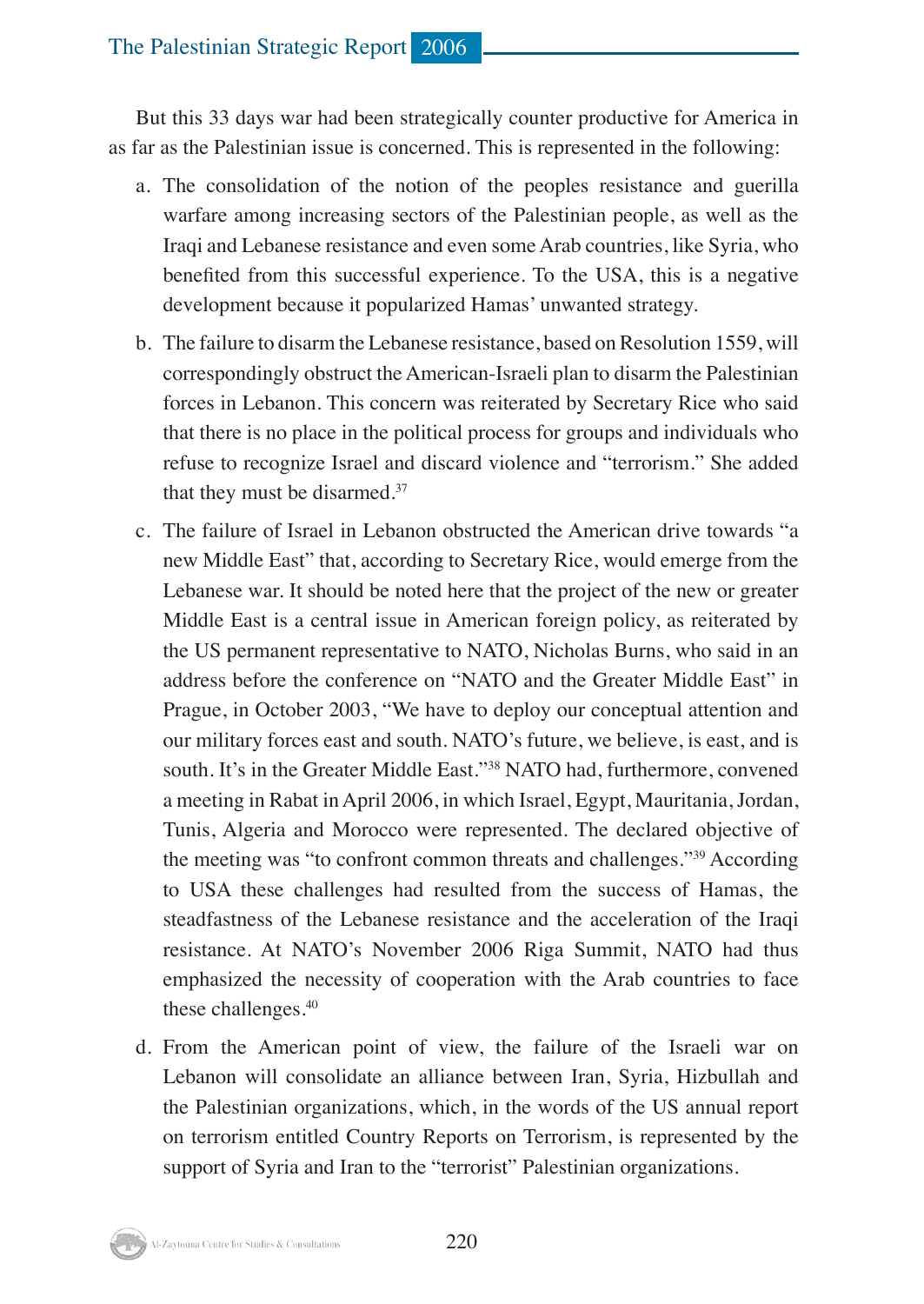- e. The linkage between the issues of the Israeli soldier kidnapped by Hamas in GS and those arrested by Hizbullah. This tallies with the positions of the G8 countries and the Vatican, Pope Benedict XVI, which condemned in July 2006 the kidnapping of Israeli soldiers by Hizbullah and Hamas.<sup>41</sup>
- f. The USA was seriously concerned that its quandary in Iraq and the Israeli failure in Lebanon could shake up the balance of power in the region. Hence, it strove to build an Arab front from the so-called "moderate countries against terrorism." The American diplomat Dennis Ross called for the formation of "Arab umbrella" for "bolstering the Lebanese government, its prime minister, Fuad Saniora, and Palestinian President Mahmoud Abbas."42

The USA obstructed the efforts to issue an international resolution that orders a ceasefire between Lebanon and Israel because it assumed that the Israeli forces would achieve formidable strategic successes against the Lebanese resistance. Thus, President Bush refused the call of the secretary-general of the UN, Kofi Annan, for a ceasefire, and Secretary Rice reiterated this position in Rome Conference that convened on 26 July to discuss the war on Lebanon. The USA had even aborted the attempts of the Security Council to issue a resolution that condemns the Israeli massacre of civilians in the Lebanese town Qana, and, towards the end of the war, Bush declared that his country "is still at war with the Fascist Muslims,"43 a position that does not distinguish between Hamas and Hizbullah.

#### **3. The Victory of the Democrats in the Congress Elections**

Most of the experts and analyst of the Congress partial elections maintain that the failure of the American policy in Iraq was the underlying factor for the victory of the Democrats in these elections. Particularly so as the American administration failed to achieve in this country a reasonable measure of political stability, economic development and democracy, and violence had, in fact, consistently increased.

 Meanwhile, Baker-Hamilton Commission Report was released, which called for dialogue with Syria and Iran, and their involvement in the resolution of the Iraqi crisis. Such a cooperation will, no doubt, have its impact on Lebanon and the Palestinian issue, specifically on Hizbullah and Hamas. For example, the members of Baker-Hamilton Commission Report argued, dialogue between the USA and these countries will limit the options of Hamas,<sup>44</sup> a development that would in totality be favorable to the Palestinian issue.<sup>45</sup> The estrangement between the USA on one side and some Middle Eastern countries and organizations, like Iran, Syria,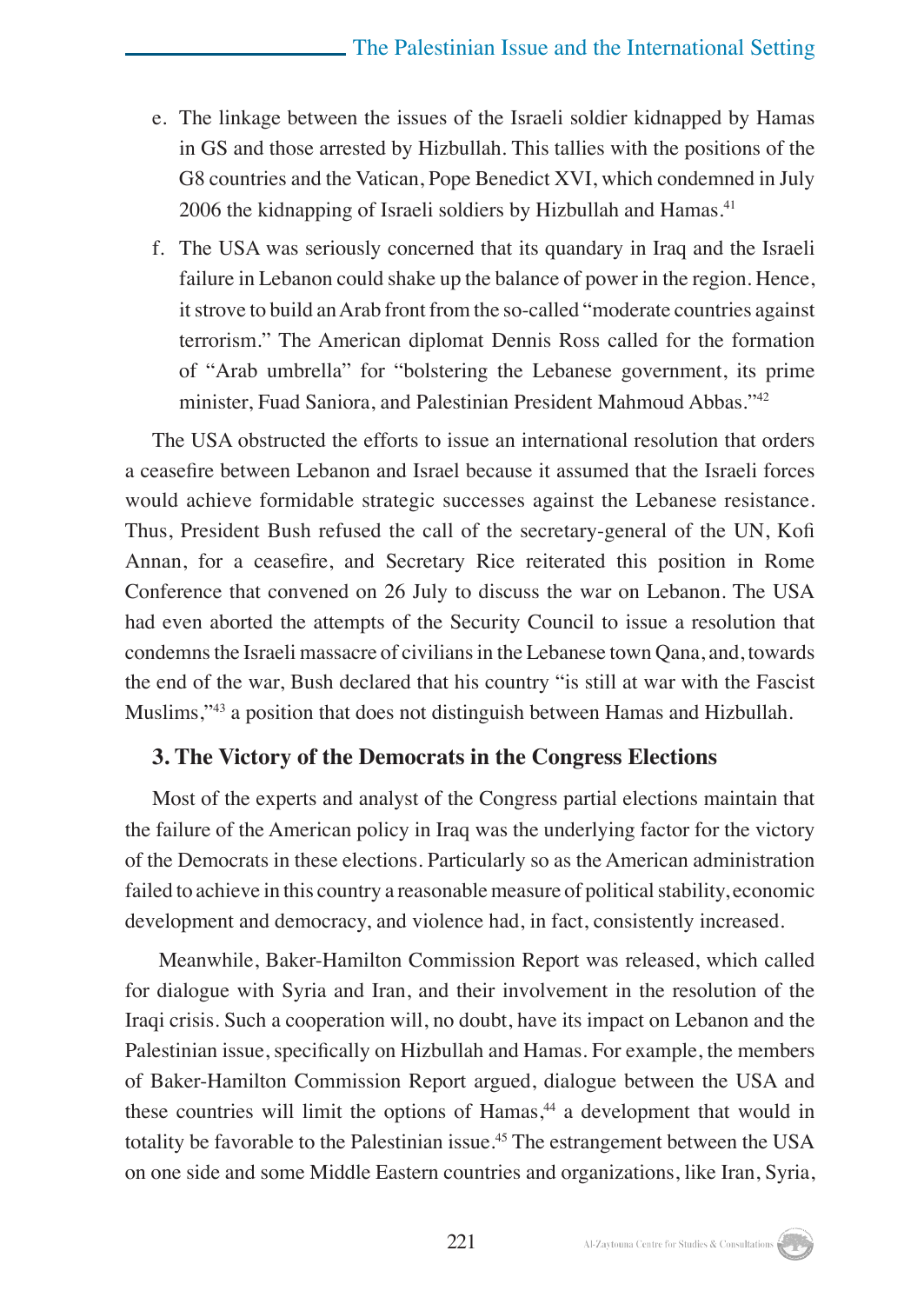Hamas and Hizbullah, is, in the opinion of these experts, the prime mover of the tension in the region.46

Studies show that the differences between the Republicans and the Democrats are focused on the Iraqi issue, while the two parties are closer to each other on the Palestinian issue. Opinion polls indicate that support for Israel among the Democratic nominees is 58%, and that of their Republican counterpart is 78%.<sup>47</sup>

The American conquest of Iraq reflected on the Palestinian issue in various ways. In this respect, three major and inter-related developments emerged during the year 2006, which deserve to be reflected upon:

a. Baker-Hamilton Commission Report: 10 prominent American politicians were asked to review American policy in Iraq, and suggest future options. Their report maintained a close linkage between the Iraqi crisis and the Palestinian issue by recording:

> The United States cannot achieve its goals in the Middle East unless it deals directly with the Arab-Israeli conflict and regional instability. There must be a renewed and sustained commitment by the United States to a comprehensive Arab-Israeli peace on all fronts: Lebanon, Syria, and President Bush's June 2002 commitment to a two-state solution for Israel and Palestine.<sup>48</sup>

The report urged the American administration to negotiate with those who accept Israel's right to exist, which implicitly means no negotiations should be conducted with Hamas. It added, "There is no military solution to this conflict. The vast majority of the Israeli body politic is tired of being a nation perpetually at war." The resolution of the crisis, the report maintains, lies basically in the Security Council's resolutions 242 and 338, the principle of land in return for peace. The report confirmed that "No American administration—Democratic or Republican— will ever abandon Israel."49

On the issue of Hamas, the report maintains that its suggested vision would strengthen the moderate forces in the region, including the Palestinian authority under the leadership of Mahmud 'Abbas. The report also asked Syria to use "its influence with Hamas and Hezbollah for the release of the captured Israeli Defense Force soldiers." It demanded "a verifiable cessation of arms shipments from or transiting, through Syria for Hamas and other radical Palestinian groups;" and "a Syrian commitment to help obtain from Hamas an acknowledgment of Israel's right to exist."50

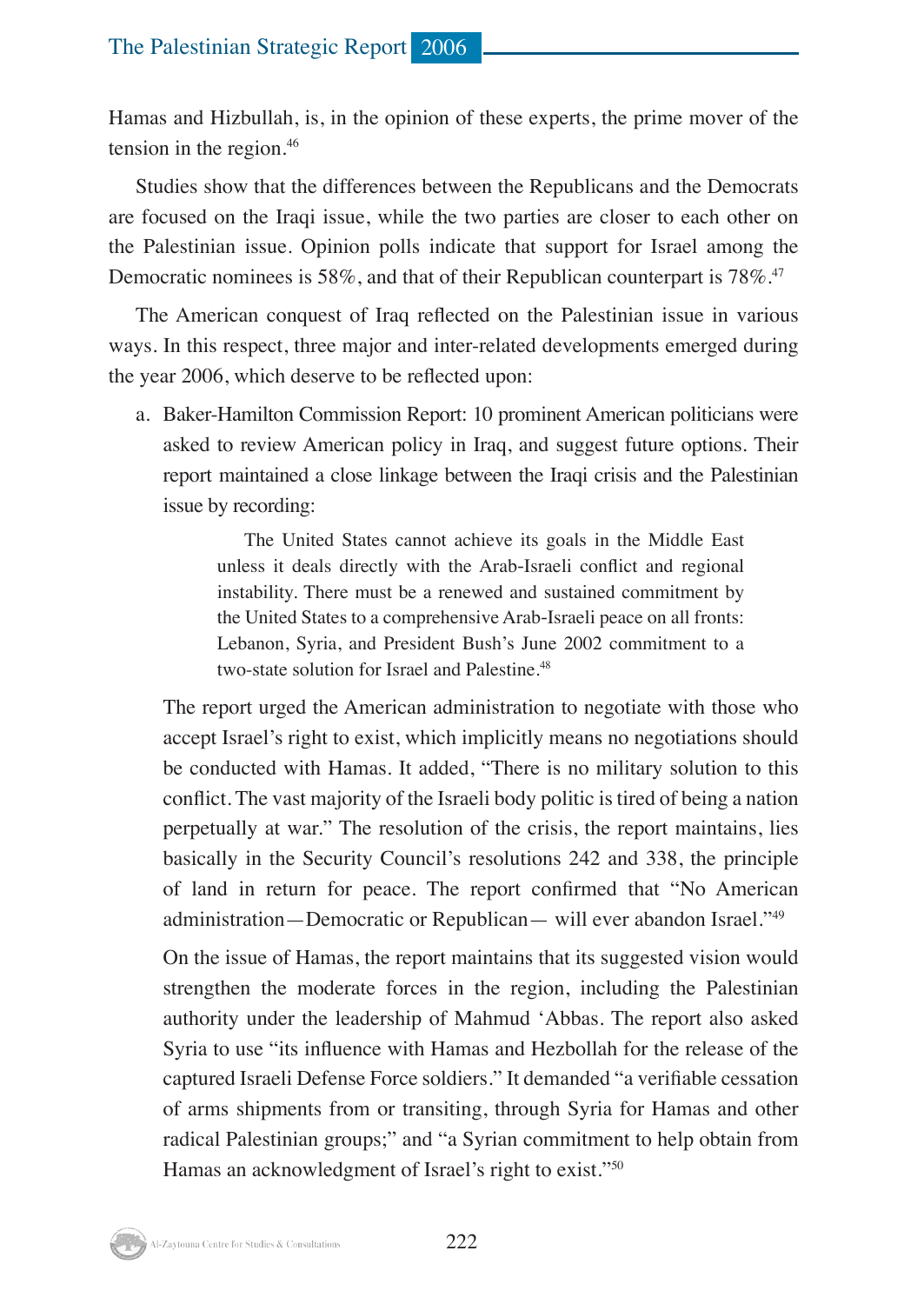Though exhibiting interest in the report, President Bush dealt with it selectively, and there is no guarantee that he will implement its recommendations. Most likely, he will give priority to the Iraqi crisis and the Iranian nuclear issue.

b. The study of John Mearsheimer and Stephen Walt:<sup>51</sup> The significance of this study, prepared by two prominent American academicians, is that it criticizes the Israeli lobby, and argues that Israel is gradually becoming a strategic liability on the USA. It also emphasizes the importance of a revision of the American-Israeli relations, and a more balanced policy towards the Palestinians. The study, which provoked great interest among American academicians, also maintains:

> Backing Israel was not cheap, however, and it complicated America's relations with the Arab world… Israel's armed forces were not in a position to protect US interests in the region… The US could not, for example, rely on Israel when the Iranian Revolution in 1979 raised concerns about the security of oil supplies, and had to create its own Rapid Deployment Force instead… The first Gulf War revealed the extent to which Israel was becoming a strategic burden… Denying the Palestinians their legitimate political rights certainly… has empowered extremist groups like Hamas, and reduced the number of Palestinian leaders who would be willing to accept a fair settlement.<sup>52</sup>

c. The book of the former President Jimmy Carter*,* 53 entitled: Palestine: Peace Not Apartheid. Carter criticized Israel for building what he described as an imprisonment wall in the WB. He described the hardship suffered by the Palestinians under Israeli occupation, and refused the claim that Israel gave tempting concessions to the Palestinians during 'Arafat-Ehud Barak Summit in Camp David. Naturally, this book was brutally criticized by pro-Israeli forces, and by the Jewish lobby in the USA.

What is interesting about these three developments is that they were all rejected by Israel. It rejected Baker-Hamilton Report, and criticized the special study on the role of the Jewish lobby in the USA as well as Carter's book. Notwithstanding their limitedness, these developments should be closely monitored to see whether they would lead in the long run to significant changes in the American policy, and whether Mearsheimer-Walt Study indicates an increase in the opposition to the accelerating influence of the Jewish lobby on the USA strategic decisions.

From the above, it is clear that the American government and the neo-conservatives faced four major setbacks during the year 2006: the victory of Hamas, the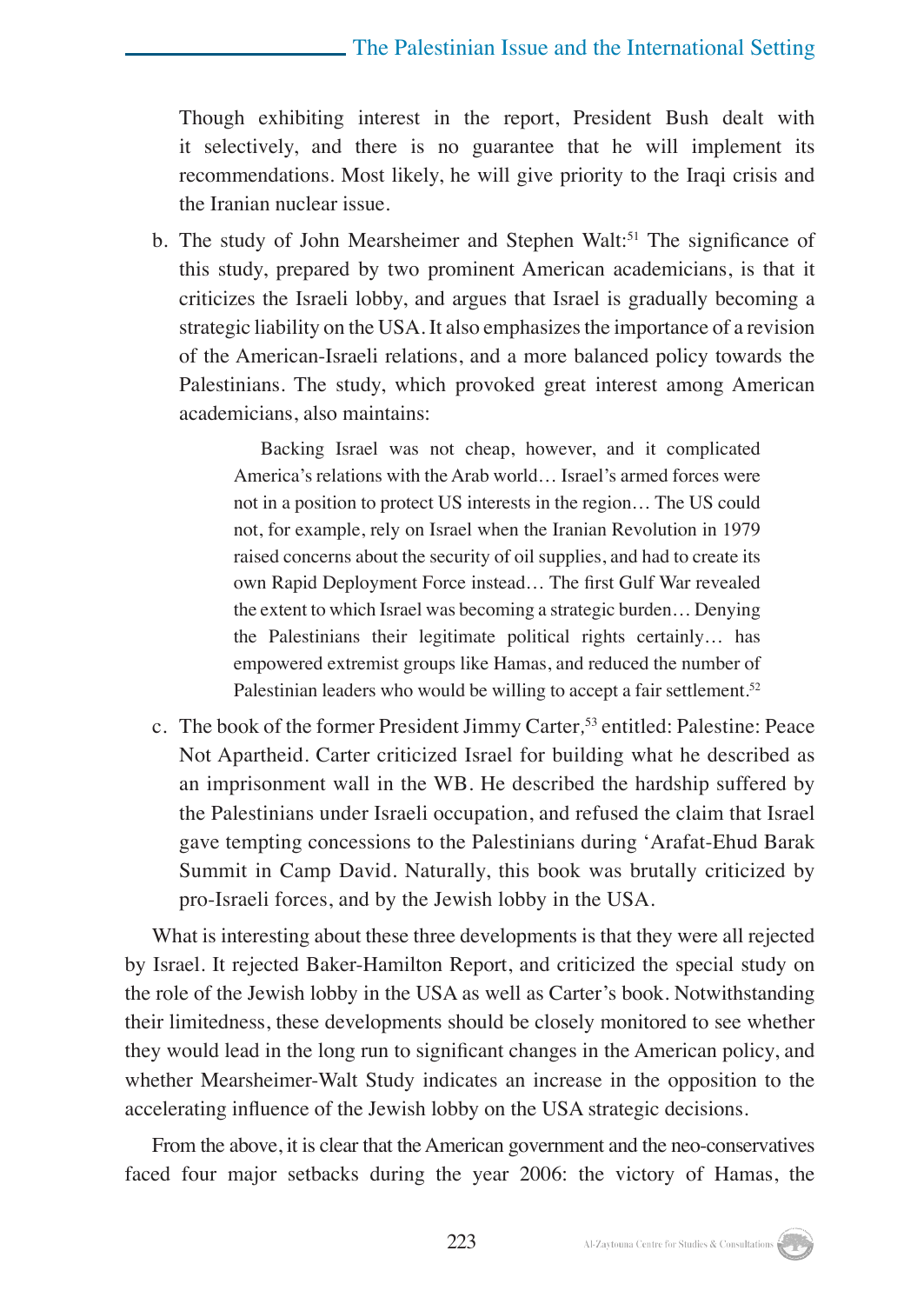steadfastness of the Lebanese resistance, failure in Iraq and the victory of the Democrats in the Congress elections, which prepared the way for a confrontation between the presidency and the Congress during the coming two years. Admittedly, the American administration achieved a notable success in cornering Hamas politically and economically, but it was unable to overthrow its government or achieve the objectives behind this tight siege, which is, anyhow, progressively weakening. By the end of 2006, the balance of power in the region and the world at large was not much in favor of the USA and Israel. To check this imbalance from developing into situations that favor the forces of resistance and rejection in Palestine, Lebanon, Iraq and the region at large, the year 2007 may witness intensification of the conflict along all the fronts.

#### *Second: The European Union*

#### **1. Hamas' Victory**

The European position towards Hamas' victory is, on the whole, different in form from that of the Americans, but not in content. All the declarations issued by the EU, collectivity or individually by member states, are in line with the general orientation of the American position that asks Hamas to accept all treaties concluded by the PA and the PLO, and hence give up its program.

However, contacts between Hamas and the European powers continued before the elections. The reports of the International Crisis Group (ICG) give details of such contacts with European officials from Germany, Britain and other powers.<sup>54</sup>

A few days after her election victory, the German Chancellor Angela Merkel, urged, after a meeting that she had with the Israeli acting Premier Ehud Olmert, the president of the PA, Mahmud 'Abbas, to call upon Hamas to accept the treaties in order to guarantee the continuation of the aid.<sup>55</sup>

To support this position, the EU declared the release of 120 million euros (about  $$142.8$  million)<sup>56</sup> to cover the cost of the Palestinian fuels exported from Israel, and announced its support to the to the UNRWA on condition that these funds never reach the hands of Hamas government.57 Nonetheless, this position relaxed the intensity of the siege, which was planned to be comprehensive, and thus corner Hamas or lead to the downfall of its government.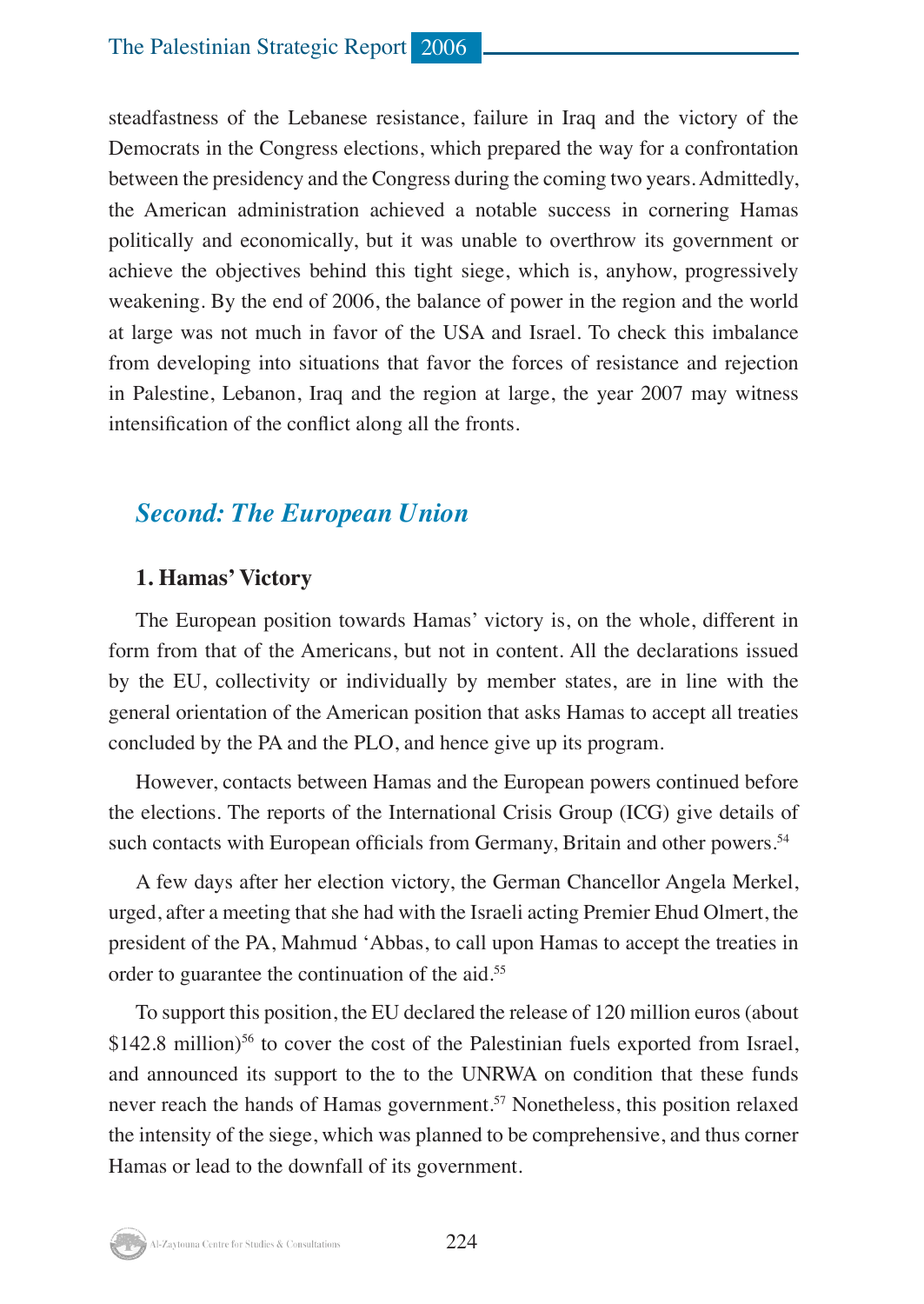The position of the EU was glaringly exhibited in a decision issued by its General Affairs and External Relations Council (GAERC), dated 10/4/2006, that ordered the stoppage of aid to the Palestinian government. This was in line with the Quartet declaration of 29 March, which required Hamas to commit itself to all peace principles.

The EU stopped its political contacts and temporarily shelved direct aid to the new Palestinian government under the guise of protecting the financial interests of the Union. However, the Union declared that, meanwhile, it will support the humanitarian and emergency needs of the Palestinian people, and resume its contact and aid to a Palestinian government that accepts the principles laid down by the Quartet.<sup>58</sup>

This European orientation was further emphasized by a proposal that the French President Jacques Chirac made after meeting President 'Abbas in New York, and which he submitted to a meeting of the Quartet Committee held in the UN headquarter on 9/5/2006. In an attempt to meet the day to day needs of the Palestinian people and, at the same time, force Hamas to accept international treaties, particularly recognition of Israel, Chirac suggested "to channel aid to Palestinians via an international mechanism such as the World Bank."59

Chirac's proposal was endorsed by the EU, and translated itself in June 2006 in what was called Temporary International Mechanism (TIM), which stipulated the transfer of funds to the Palestinians through banks but without passing via the Palestinian government, $60$  that had, anyhow, coolly received this arrangement. However, the declaration of the Quartet that it will review the situation in three months time,<sup>61</sup> indicates a European attempt to distinguish its position towards the issue of the siege of Hamas government from that of the American-Israeli one.

A report by the International Crisis Group saw in this European mechanism an acceptable alternative solution, but suggested that it should be accompanied by a high level diplomatic channel in which a representative of the UN would act as an intermediary to explore Hamas' willingness to compromise, and convey to it the extent of the concessions that the Quartet would offer in return.<sup>62</sup>

The European humanitarian and emergency aid, that was in line with the orientation of the Quartet, totaled in 2006 the sum of 329.16 million euros (about \$411.45 million), in addition to 184 million euros (about \$230 million) extended to the UNRWA.63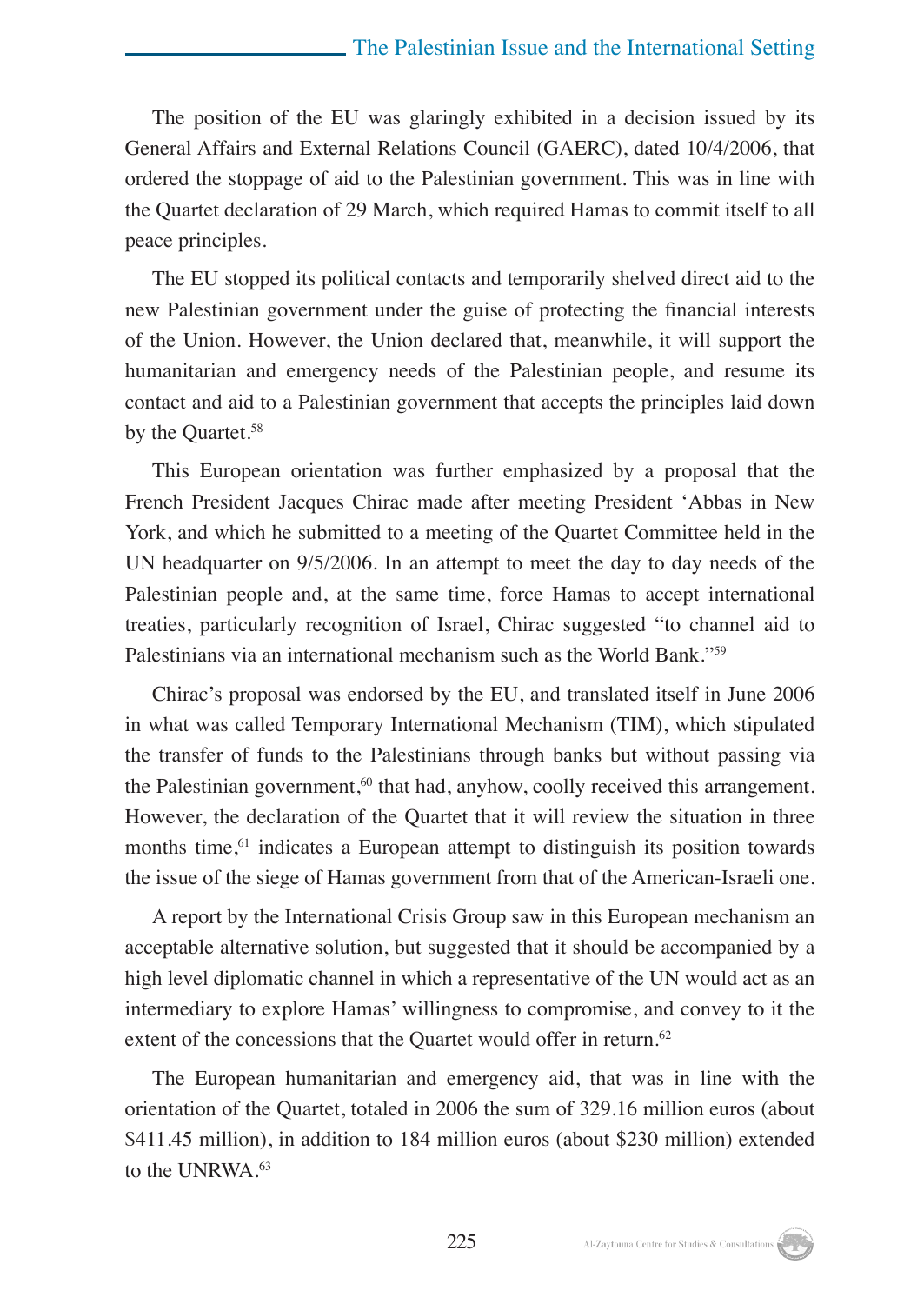The European siege imposed on Hamas government took a diplomatic dimension when several important European countries, like France, rejected visa applications submitted by some Hamas leaders. France had even criticized the Swedish government for its refusal to observe this diplomatic boycott.<sup>64</sup>

The French position during 2006 was, in particular, comparatively negative when compared with the traditional attitude of the "de Gaullist" towards Middle Eastern issues. Beside supporting the blockade, and participating in the American effort against Syria and Hizbullah, France had become more willing to excuse the Israeli military attacks. The Qatari draft resolution to condemn the Israeli July attack on GS was opposed by both the USA and France, $65$  and the French Foreign Minister Philippe Douste-Blazy, had gone to the extent of saying that he understands the security reasons that impelled Israel to build the Separation Wall in the WB.66 However, President Chirac tried to dilute the implications of this statement by saying that Israel's right to build the Wall that guarantees its security should not be denied, but this Wall should not separate the Palestinian territories.<sup>67</sup>

The European position culminated in a peace initiative declared by France, Italy and Spain in November 2006. It called for an immediate and mutual Palestinian-Israeli ceasefire, exchange of prisoners, the dispatch of an international mission to GS and the formation of a Palestinian government recognized by the international community.68 Once more, this initiative, which was rejected by Israel, indicates a measure of difference with the American-Israeli position, though both positions are essentially in conformity content wise.

Meanwhile, European powers were hesitant to accept the Israeli plan to unilaterally and permanently draw the frontiers between the Palestinians and Israel. In this respect, the EU ambassador in Israel, Ramiro Cibrian-Uzal, said, "Since the Union is not aware of the details of this plan, it is difficult to express agreement to it."69

Nonetheless, despite the official diplomatic boycott of major European powers to the Palestinian government, some European political forces did not abide by it. However, the attitude of the European public opinion on the issue, as reflected in the reports of the European press, indicates considerable disparity between European political trends.<sup>70</sup>

Other reports show that this extreme position is not unanimously endorsed by all powers. Some European countries, like Sweden and Finland, as well as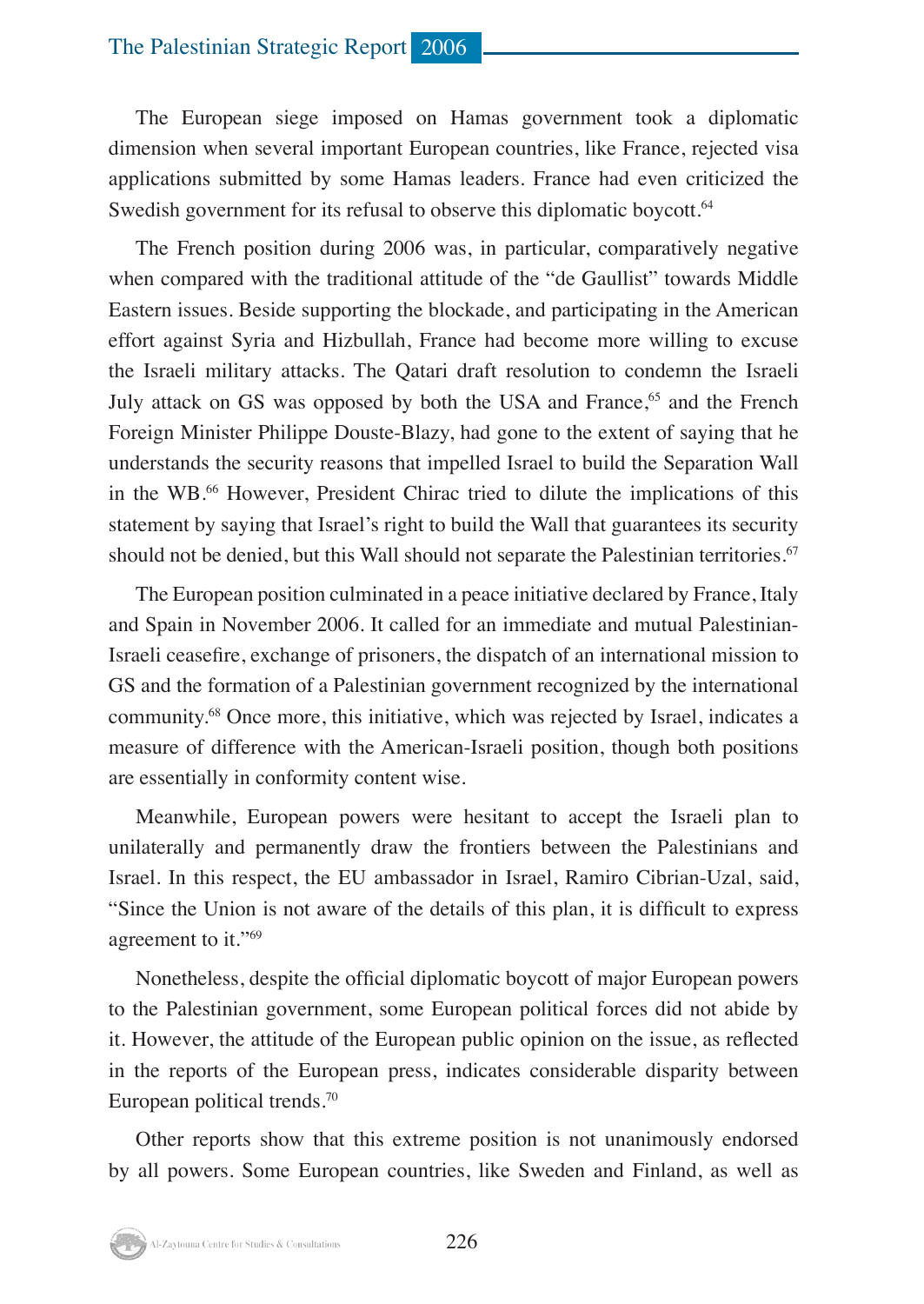experts in the European Commission (EC) and the Council of the European Union, expressed the need for flexibility in dealing with the Palestinian government, and the Belgian Senator, Pierre Galand, recorded his conviction that the siege does not "reflect the sentiments of the Europeans."<sup>71</sup>

However, political contacts were secretly conducted between Hamas government and some European powers, $7<sup>2</sup>$  and public meetings were convened between the organization and some European parties. For example, Gerry Adams, the president of Sinn Fein (the political wing of the Irish Republican Army (IRA)) met a number of representatives from Hamas and Fatah. While declaring that aid to the Palestinian people should not stop, Adams indicated that "it was vital to offer an alternative to "armed action." This is what happened in the Irish peace process and it transformed "a militarised society" into one where ex-thugs have been transformed into workers for NGOs."<sup>73</sup>

The leftist organization, Rosa Luxemburg Foundation (RLS), convened a conference in Berlin, in November 2006, in which representatives of some leftist organizations participated. In its final communiqué, the conference emphasized the necessity of the negotiations with the Palestinian government.74 Likewise, many European humanitarian organizations continued their aid to the Palestinians, but this move had extremely limited impact in reducing the tight grip of the financial and diplomatic siege on the Palestinian government.

#### **2. The Israeli-Lebanese War**

Some European powers played an indirect role in this war through the following activities:

- a. During the war, British civilian ports were accessible to American planes loaded with intelligent bombs and armaments to Israel.<sup>75</sup>
- b. The EU participated in the UNIFIL forces by around seven thousand soldiers recruited from a number of European countries, notably Italy and France.76 Subsequently, others joined from Belgium and Spain,77 an operation described by the German Chancellor as a task which would help in defending Israel.78
- c. The existence in Lebanese territorial waters of European military warships (from France, Italy, Greece and later Germany) that supervised the Lebanese shores,<sup>79</sup> in order to prevent supply of armament from abroad to the Lebanese resistance.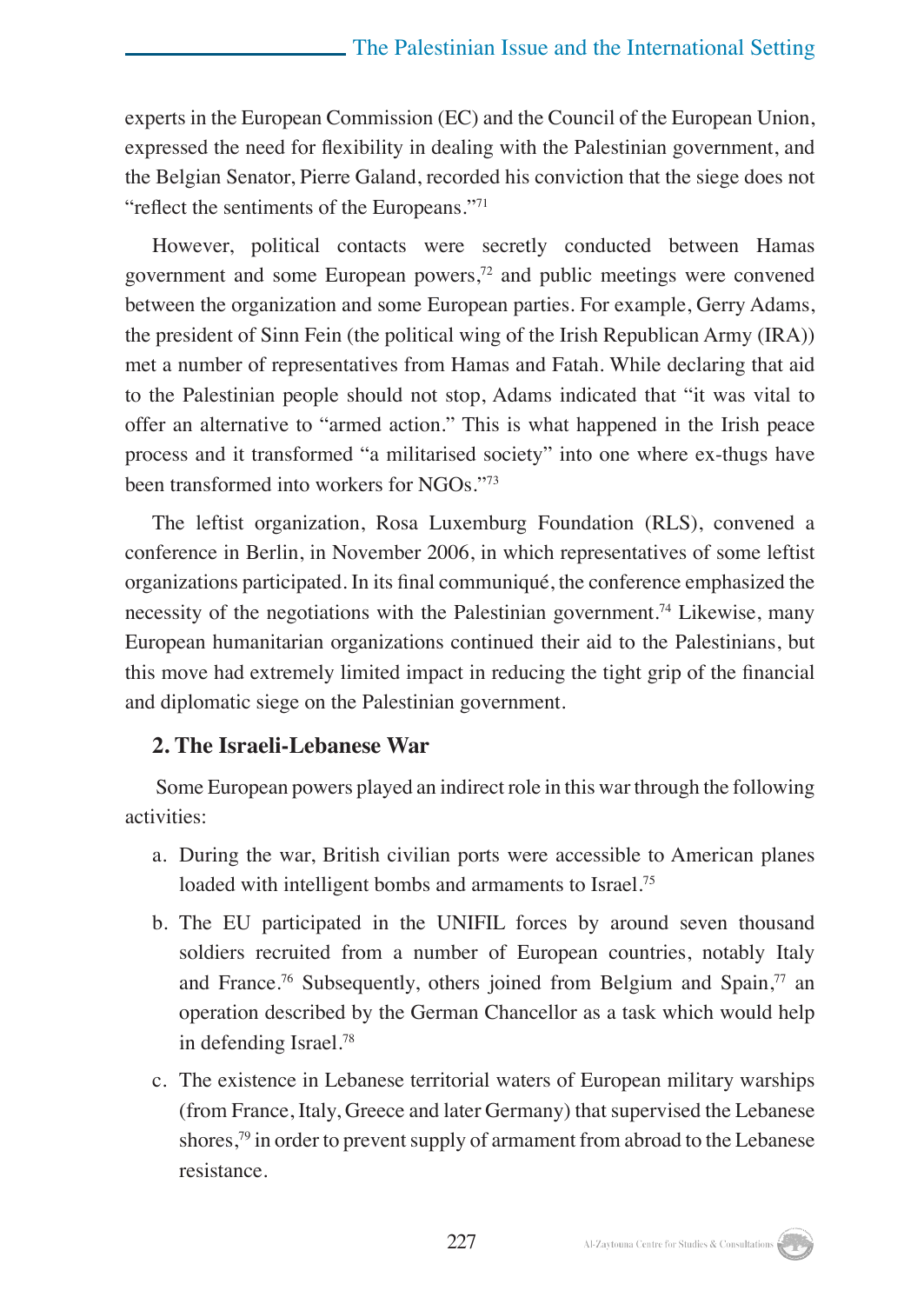#### The Palestinian Strategic Report 2006

- d. Participation in the reconstruction of some sectors of the infrastructure that were extensively destroyed by the Israeli bombardment. Tony Blair, the British premier, referred to this effort during a visit to Beirut after the war in which he offered his country's help to reconstruct some of the bridges destroyed during the war.<sup>80</sup>
- e. The support given by European countries to the G8 declaration of 17 July that called for the stoppage of Hizbullah's missiles against Israel, and the release of the two Israeli soldiers kidnapped by the party.<sup>81</sup> It is important to mention here that various sources had then indicated that Hizbullah might conclude a deal to release these two soldiers in return for freedom to Palestinian, Arab and Lebanese detainees and prisoners in Israeli jails.

Europe had also connected the outcome of the Israeli-Lebanese war with the Palestinian issue, in the sense that it maintained that disarmament in Lebanon should be extended to include all the Palestinian organizations there. By this, Europe emphasized that its position is in harmony with that of the UN, as explained by Terje Roed-Larsen who said that the disarmament of the Palestinian organizations is an integral part of Resolution 1559.82

However, what distinguishes the European position in this respect from its American counterpart is that the former is more inclined to the notion that the Palestinian issue is the major source of instability in the region, an idea that was ascertained after the Israeli-Lebanese war. Tony Blair emphasized that priority should be given to the Middle East "not to Syria or Iran, we have to start with Israel and Palestine, this is the crux of the problem."83 Similarly, the president of the French Socialist Party, Francois Hollande, said, "As long as the Palestinians are deprived from having a state and their rights, there will be no stability in the region."84

The above discourse shows that Europe participated during the year 2006 in the financial and diplomatic siege imposed on the Palestinian government, though with a degree of difference from the American position on the issue, while the European civil forces were less extremist in this respect. However, Europe was politically more inclined to give the Palestinian issue priority over other Middle Eastern issues, and had occasionally criticized Israeli policies and actions, as demonstrated by the opposition of the European Parliament to the Israeli operation in Jericho Prison and its attacks on GS.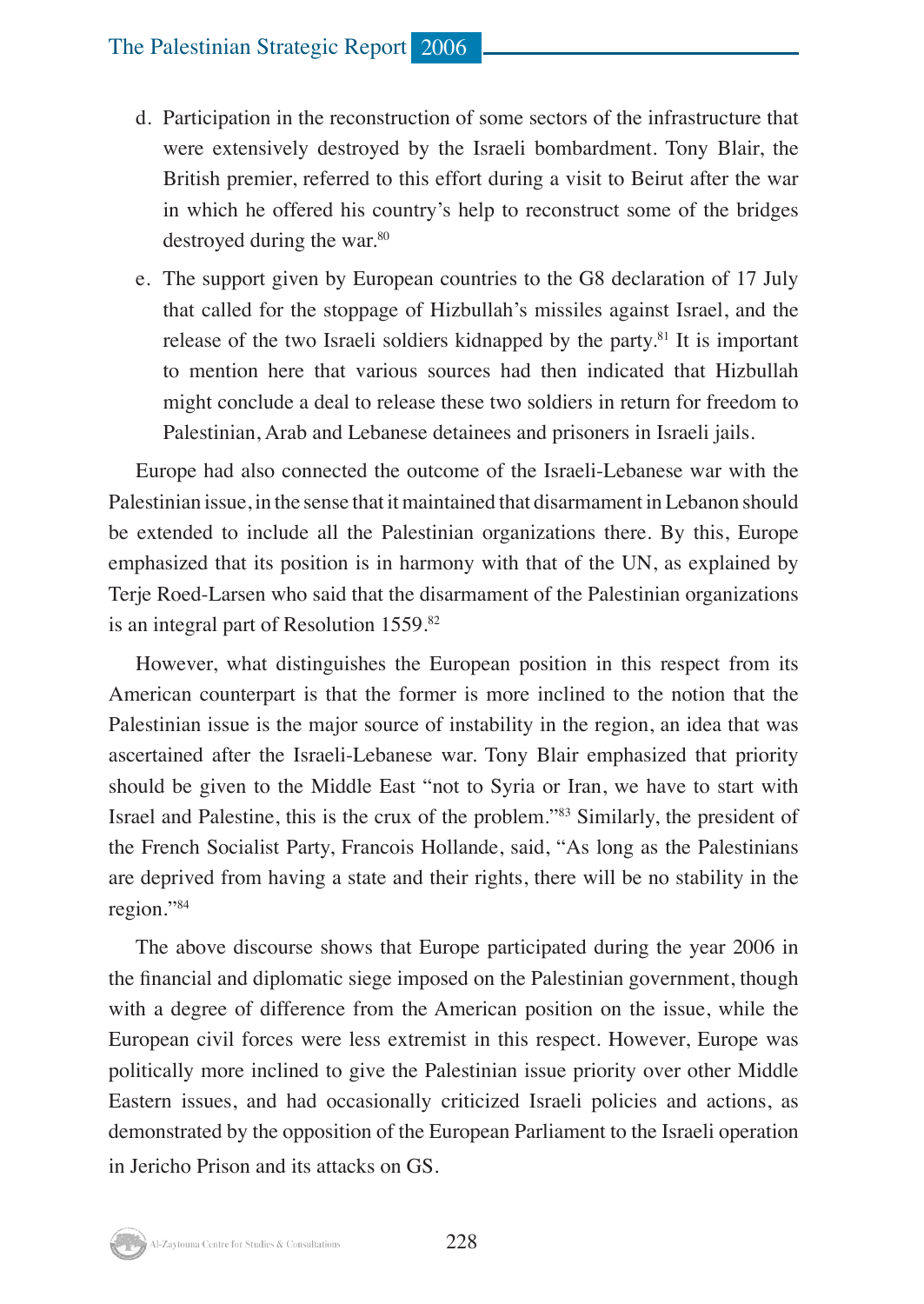#### *Third: Russia*

The Russian and Arab positions towards the Palestinian issue were generally less apart than those of other forces. The invitation that the Russian President Vladimir Putin extended to Hamas leadership immediately after their organization's victory in the elections was an important breakthrough in the positions of the big powers. The delegation reached Russia at the beginning of March 2006, and met several officials and notables, including the Russian Minister of Foreign Affairs Sergey Lavrov, the chairman of the Russian Parliament's Foreign Affairs Committee (the Upper House); in addition to the Russian Patriarch and the head of the Russian Council of *Muftis* (plural of *Mufti*, an official interpreter of Islamic Law) for Russia, $^{85}$  a development that was criticized by many of the big powers, particularly the USA.

However, with the exception of this different diplomatic position towards the new Palestinian government, the Russian attitude and political orientation was, on the whole, not basically dissimilar from its American-European counterpart. This could be detected in the activities of the Palestinian delegation in Russia as follows:

- 1. President Putin did not meet the Palestinian delegation
- 2. The Russian foreign minister emphasized to the delegation the necessity of "respect to all decisions of the Quartet, rejection of violence and the recognition of the right of Israel to exist," ideas that had been previously reiterated by Russian officials and praised by the Americans.<sup>86</sup>

Though generally in agreement with the American demands from the Palestinian government, Russia doubted American sincerity to resolve the crisis in the Middle East, as Lavrov had said that some developing countries do not exhibit seriousness in resolving the Middle Eastern crisis, as is their case with the Korean and Iranian nuclear issues.87

Nonetheless, Russia was keen to be in uniformity with other members of the Quartet, as can be seen in its support to all the declarations of the Quartet and the G8, which insisted on the commitment of the Palestinian government to the resolutions of the Quartet.<sup>88</sup> Thus, the Russian position is complex and complicated, and should not be read in a simple and simplistic manner.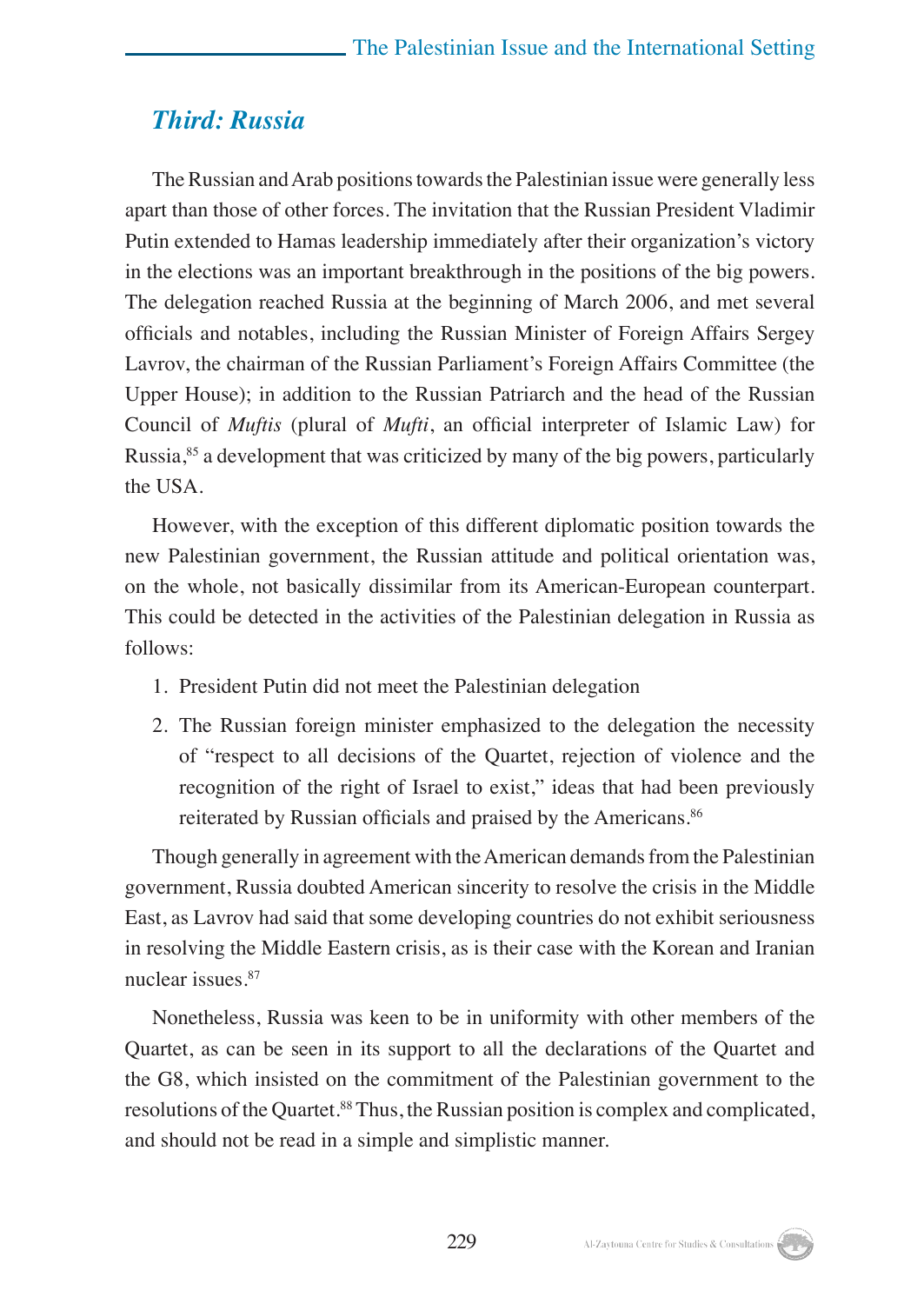Thus, all around Russia had taken a middle of the road position. While declining to boycott the Palestinian government diplomatically and had offered it an aid of \$10 million,<sup>89</sup> Russia had, on the other side, committed itself to the conditions of the Quartet. Moreover, the Russian list of terrorist organizations, as prepared by the Russian Federal Security Service (FSB), does not include Hamas and Hizbullah, as the Russian law confines definition of such organizations to those who undertake terrorist operations inside Russia. Through its spokesman Lavrov, the minister of foreign affairs, Russia had even called in September 2006 for the involvement of the two organizations in the peace process.<sup>90</sup> But, on the other side, the Russian envoy to the Middle East, Alexander Kalugin, emphasized in February 2006, the importance of Hamas' commitment to the resolutions of the Quartet by recognizing Israel, rejection of "terrorism" and accepting all treaties.<sup>91</sup>

The Russian middle position is due to many considerations of which some are listed below:

1. Motives for the dialogue with Hamas: Russia seems to have wanted to use this dialogue for internal purposes related to the problem of the Chechnya. For dialogue with a distinguished Islamic organization like Hamas would strengthen the Russian claim that their country does not fight the Chechens because of antagonism to Islam. Nonetheless, the Russian Minister of Defense Sergey Ivanov, linked "the violence on the West Bank and Gaza to the Taliban's increased activities in Afghanistan and Central Asia, and to extremist activity in Chechnya."<sup>92</sup> Subsequently, however, this orientation was bound to change, as Russia have become in July 2005 a supervisory member of the OIC, coupled with its known disfavor to the notion of clash of civilizations that may have repercussions within its own territories.<sup>93</sup> Moreover, through its dialogue with Hamas, Russia wanted to ascertain its political presence in the region. Particularly so as some sectors within the Russian administration, the so-called "Arabized" in the Ministry of Foreign Affairs, the Security Organs, the Rosoboronexport (the Russian agency for the export and import of military products) and among the communists and nationalists, were in favor of this dialogue.

The Russian public opinion may also have its impact on the government in this respect, as the opinion polls indicated a decrease, in the usually high support of the Russians to Israel, which reached its lowest ebb, 9%, after the Israeli-Lebanese war.94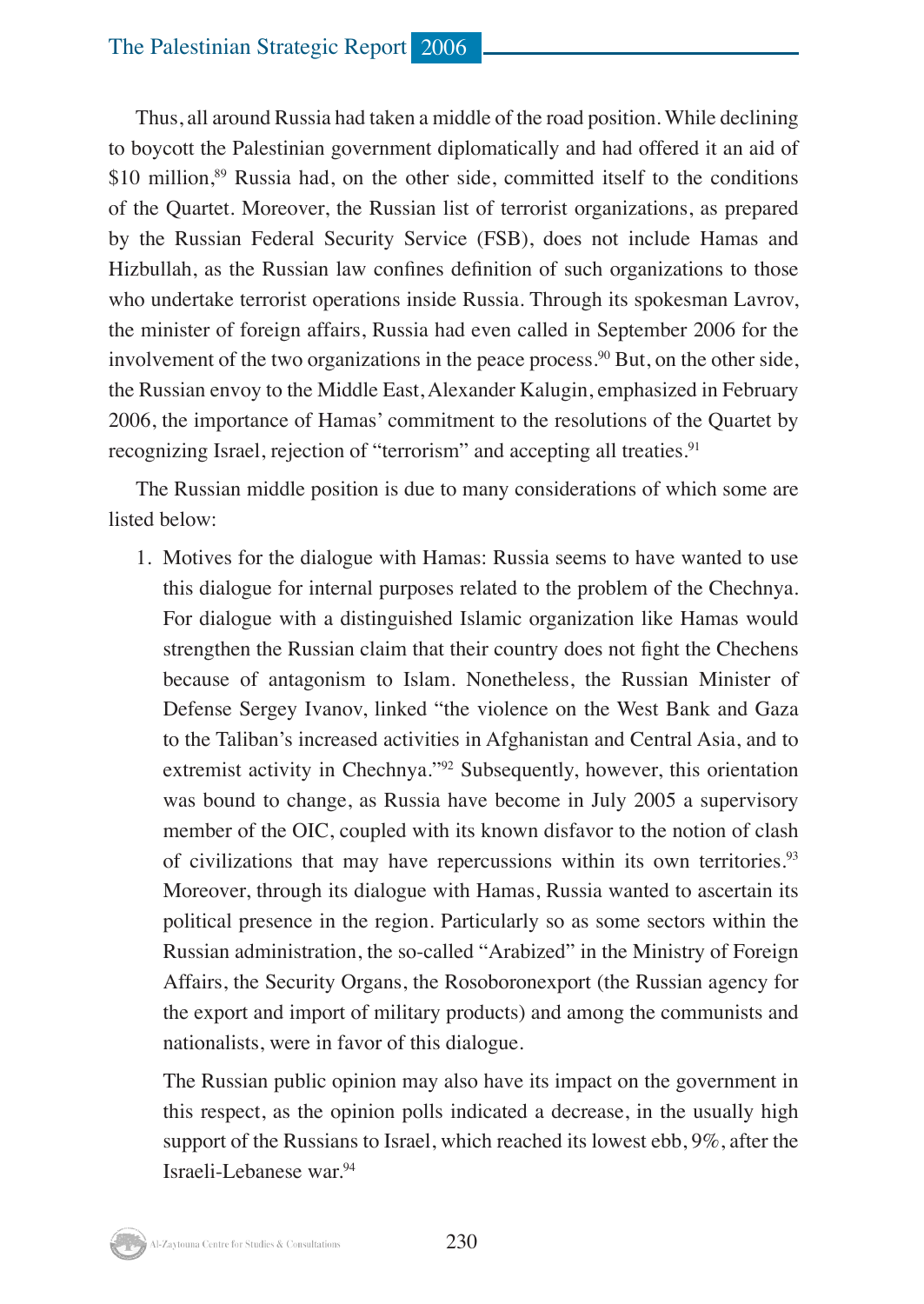2. Motives for adherence to the conditions of the Quartet: Russia was keen to adhere to these conditions in order to maintain its mutual interest with America, and to guarantee its interests in Israel, its second largest trading partner in the Middle East after Turkey. The volume of trade between the two countries rose during the year 2006 by about  $7.6\%$ .<sup>95</sup> Israel, on the other hand, was keen to secure into its territories the free and safe influx of Russian Jewish emigrants, to obstruct the flow of Russian arms to the Arab region and nuclear equipments to Iran, and to use Russia's good offices with Syria as a channel of communication with that country.

All in all, Russia tried to distinguish itself from other European powers and America on the issue of the new Palestinian government, but, at the same time, it aspired to be in conformity with the orientation of other international forces towards this government.

# *Fourth: China*

To properly understand the attitude of China towards the victory of Hamas and the new Palestinian government, we should comprehend the four-points program of modernization that the country had actively adopted since 1978. For this program have significantly transformed the country's political and economic infrastructure, and, at the same time, shaped its foreign policy in a largely pragmatic form.

The four basic considerations that formulate China's contemporary policy towards the Middle East are:96

- 1. China increasing need for oil, where Arab oil covers 44% of its needs.<sup>97</sup>
- 2. China's needs a working relationship with Israel, which it had already recognized in 1992, to serve as a vehicle to acquire western technology through joint Israeli-Chinese projects, and Jewish capital for investment in China, in addition to the support of the Jewish lobby in the American Congress, particularly to voice the Chinese position on controversial issues with the American administration. However, this relationship suffered some setbacks as was in the case of the abrogation of some commercial deals and military projects between the two countries, and on the occasion of the visit of the Tibetan spiritual leader Dalai Lama to Israel in February 2006.98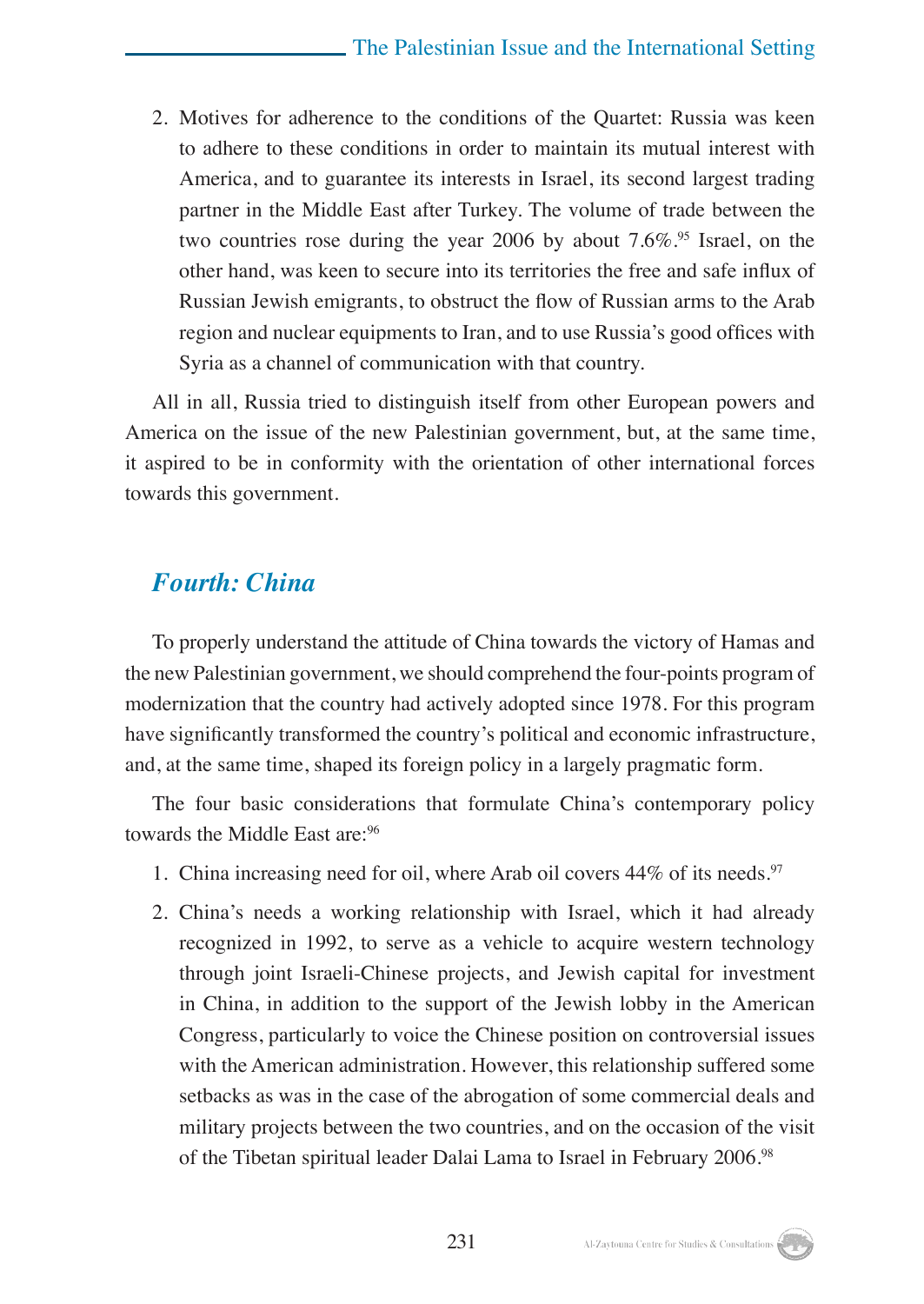#### The Palestinian Strategic Report 2006

- 3. China's extreme concern with the rising Islamist wave in the Arab region, and its repercussions on the heavily Muslim populated and tense western Chinese provinces.
- 4. China's reluctance to engage itself in a strategic competition with other powers, at least in the foreseeable future, and, instead, to concentrate on promoting its trade with the Arab region, which totaled \$71 billion in 2006, to \$100 billion in 2010.<sup>99</sup>

Having these considerations in mind, China adopted a balanced policy towards the victory of Hamas. It welcomed the outcome of the Palestinian elections, and the Chinese Ministry of Foreign Affairs called in February the international community "not to take any measures that might worsen the living situation of Palestinian people at this current stage."100 Moreover, the Chinese government declared in March that it will continue to offer unconditional aid to the Palestinians, and that it is not in favor of political isolation or economic siege.<sup>101</sup> Simultaneously, however, it tried, through diplomatic means, to exhibit that the Chinese position is in essence coherent with that of the major powers. This is seen in the following indicators:

- 1. The declaration of the Chinese Premier Wen Jiabao in Cairo in June that his country supports the Road Map.
- 2. The conclusion in June 2006 of a ministerial Chinese-Arab agreement "to step up anti-terror cooperation in bilateral, regional and multi-lateral fields." Interestingly, this agreement was signed during the Second Ministerial Meeting of the China-Arab Cooperation Forum, which was established in Beijing in 2004.
- 3. China's expressed hope that the participation of the Palestinian Foreign Minister Mahmud al-Zahhar in the Ministerial Meeting of the China-Arab Cooperation Forum of June would not affect Chinese-Israeli relations.
- 4. China's emphasis on the "humanitarian" nature of its aid to the Palestinians, a position that was reiterated by the Chinese envoy in the Stockholm International Donor Conference on the Humanitarian Situation in the Palestinian Territories held in early September to extend aid to the Palestinian people.102

These indicators should be read within the context of the Chinese position that wanted to have a margin of distinction in its relations with the Palestinians, and, at

Al-Zaytouna Centre for Studies & Consultations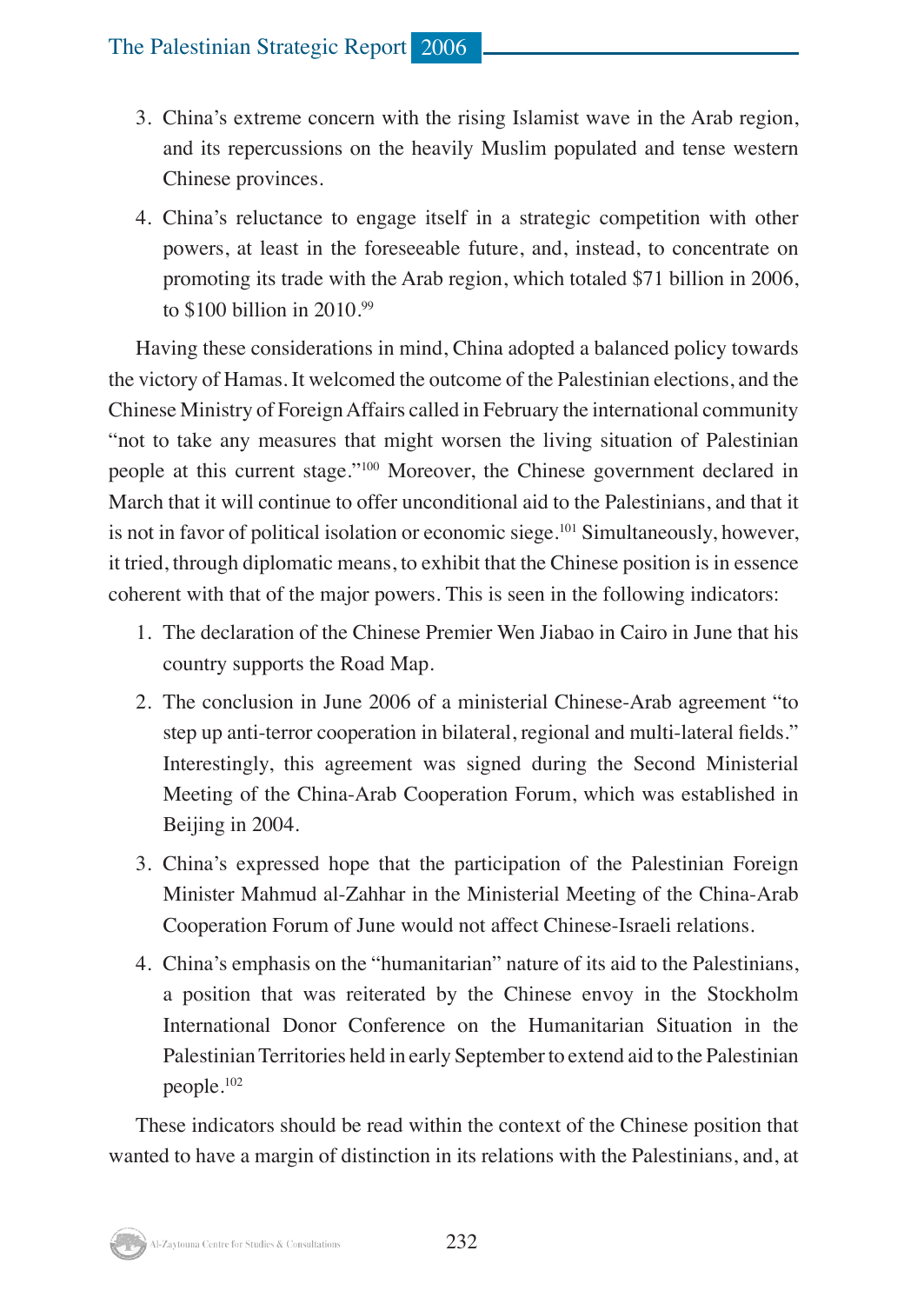the same time, avoid at the present stage conflicts with America, though it predicts that the USA might direct its enmity to it in the future.

Notably, Chinese diplomacy had maintained continuous dialogue with different Palestinian factions and organizations. For example, several Fatah leaders had a meeting in July 2006 with representatives of the Communist Party of China (CPC). Furthermore, Bassam al-Salihi, the head of the Palestinian People's Party (PPP) (*Hizb al-Sha'b al-Filastini*), met in Beijing on 23 March Ismail Amat, vice-chairman of the Standing Committee of China's National People's Congress (NPC).103

As for Hamas, the Chinese government never extended a public and direct invitation to the Palestinian government nor to any of its members. Contact with the Palestinian government was kept at a low and minimum level, and through broad contacts as was the case during the above mentioned ministerial meeting.

The visit of the Palestinian minister of foreign affairs to Beijing had been accompanied by a measure of confusion. The Chinese Ministry of Foreign Affairs had at first, on 6 April, denied that an invitation had been extended to the minister, but on 18 May, maintained that he is coming within an invitation to attend the above mentioned China-Arab Cooperation Forum. This reserved and shy position was further ascertained through some official declarations:

- A declaration by the Ministry of Foreign Affairs maintained, "We don't necessarily agree with Hamas's policies, but as it is chosen by the Palestinian people, we should respect their choice."104
- Another communiqué by the same ministry recorded, that "economic assistance" was not discussed with al-Zahhar, although "humanitarian aid" was.105 This indicates that China wanted to avoid confrontation with the American-Israeli policy, though it was not a member of the Quartet Committee.

Thus, China had, on the one hand, continued its pragmatic policy in an attempt to maintain its "specialty," but, on the other hand, strove to swim with the international tide with regard to the Palestinian-Israeli conflict, which is largely determined by the USA. However, due attention should be given to this Chinese distinct position, but without magnifying it or betting on it.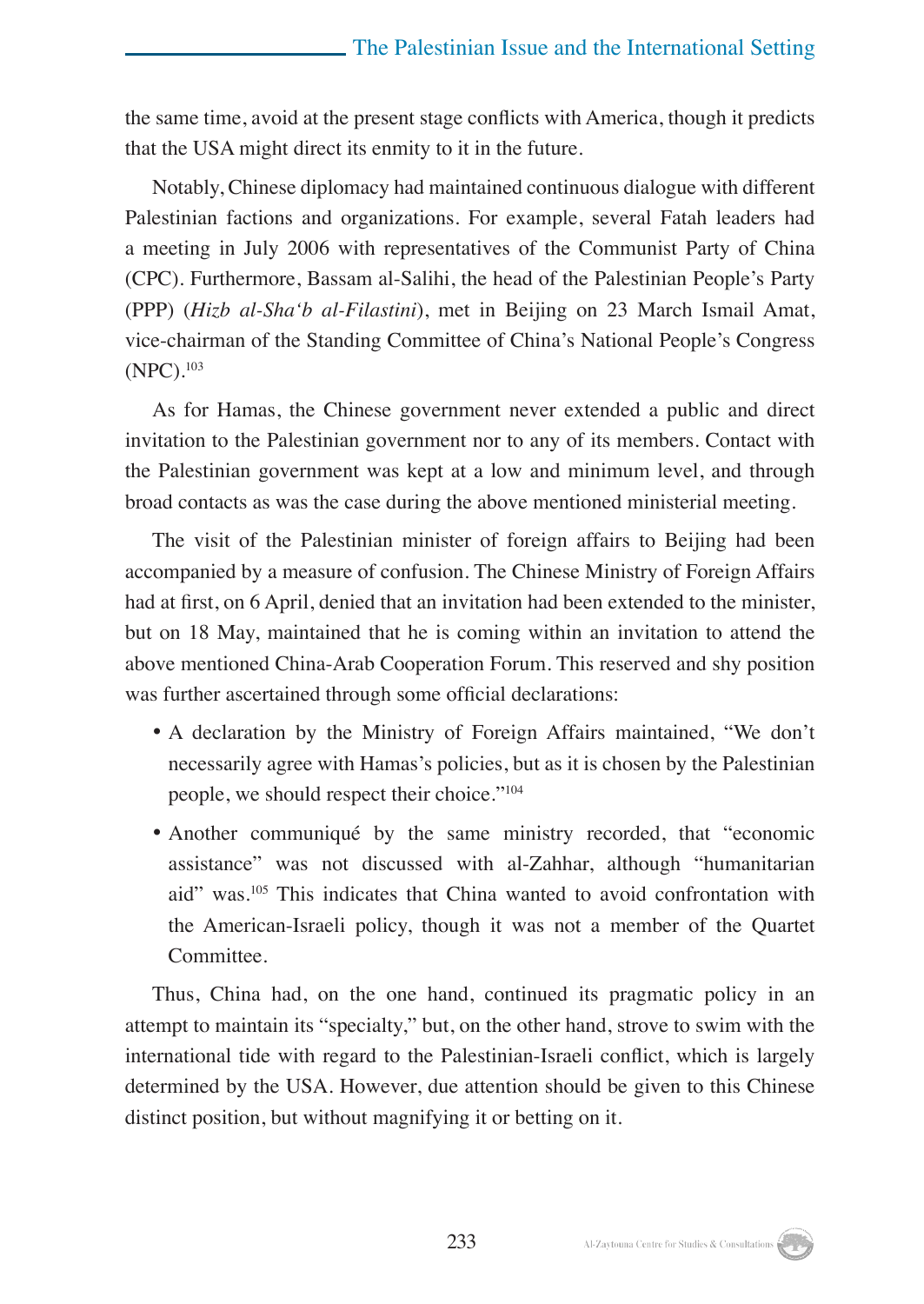# *Fifth: Japan*

The Japanese policy in the Middle East is on the whole characterized by four characteristics:

- 1. Not to be directly involved in the strategic competition in the region.
- 2. To give priority to the mercantile dimension in its international relations, and to pursue the diplomacy of "multiple directions" that it had adopted since 1973, which means to deal with all countries and political trends irrespective of the differences between, or within, them.
- 3. To emphasize the political settlement for the conflicts in the region.
- 4. Not to provoke or offend the USA.

Japan addressed the Palestinian issue within these guidelines. Its first official contact with the PLO was in December 1988, less than eight hours after America expressed its readiness for dialogue with the PLO, when the Japanese Foreign Minister Sosuke Uno, met a representative of the PLO.<sup>106</sup>

In conformity with these principal guidelines of the Japanese foreign policy, we may enumerate the country's moves in the Middle East during the year 2006 in the following:

1. No direct involvement in the strategic competition in the region. This is glaringly reflected in the limited coverage of the Japanese media to the Israeli-Lebanese war,<sup>107</sup> and in the fact that none of the Japanese premiers had visited the region for over 15 years, during the period 1991-January 2006, though 90% of the country's petrol comes from it. Japan did not go beyond the limits of "mercantile diplomacy" except in some aspects like the Fourth Seminar on Dialogue Among Civilizations between Japan and the Islamic World that was held in Tunis in January 2006.108

2. The active pursuit of the "mercantile diplomacy" and the multiple diplomacy. A review of the Japanese declarations on the problems of the region shows that they continuously emphasize and remind of the Japanese aid to the region, including that extended to the Palestinian people, and to Japan's projects and investment there. This diplomacy culminated in 1999 in Japan's patronage, in cooperation with the UN Secretariat, of the policy of "Human Security" that catered for the provision of the essential needs to the Palestinian people.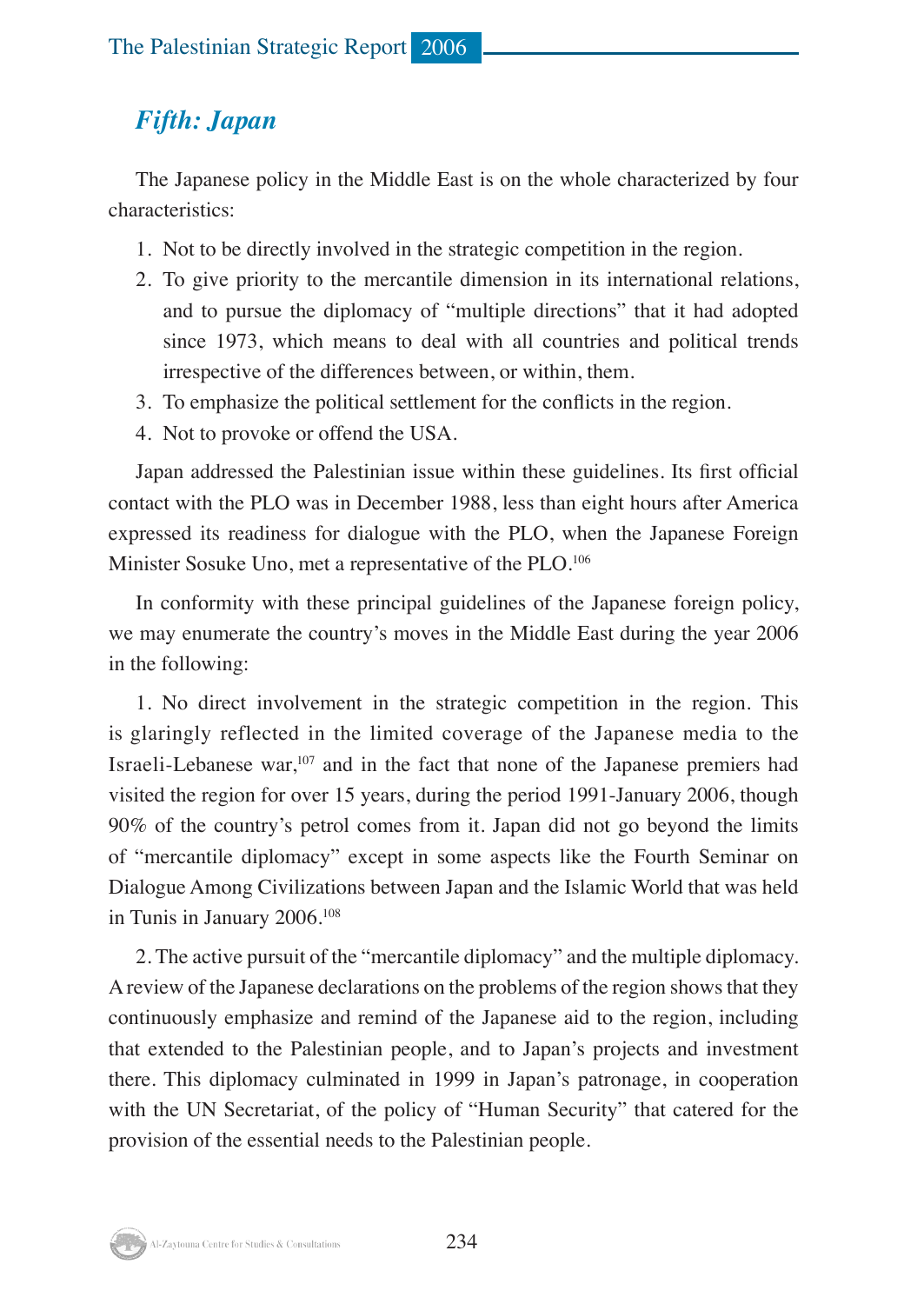On reviewing the Japanese activities in the region, particularly towards the Palestinians, we note that the Japanese presence in economic projects is clear and vivid, while the country's position on political projects is usually concealed behind that of the American.

Within these general aspects of the Japanese policy, we may track the Japanese attitude towards the elected Palestinian government. It is worth noting that a Japanese group, under the presidency of the deputy minister for foreign affairs, Shintaro Ito, had participated in the supervision of the Palestinian elections, and that the Ministry of Foreign Affairs issued an official declaration on 26/1/2006 that welcomed these elections, but expected that the PA "will make efforts for peace in accordance with the Roadmap, such as to control the extremists." However, the general orientation of the Japanese policy has become clear on 3 February, that the Special Envoy of the Government of Japan for the Middle East, Tatsuo Arima, will not meet Hamas officials, in his forthcoming visit to the region.<sup>109</sup>

In coherence with the American position towards the Palestinian government, the Japanese Premier Junichiro Koizumi, declared during a visit to the PA on 13 July that he will extend support to it and promote the efficiency of the president's office by increasing the Japanese aid to  $$3.1$  million,<sup>110</sup> but without any reference to the Palestinian government.

During the deliberations of the World Economic Forum on the Middle East, held on 21/5/2006, the Special Envoy of the Government of Japan for the Middle East, Tatsuo Arima, highlighted his government's position in the following points:

- a. Hamas should continue the quest for peace and 'Abbas and Olmert convene a meeting.
- b. Israel should take no measures that affect the status of the final negotiations.
- c. Israel should release the returns from the Palestinian taxes.
- d. To support the dialogue between Palestinian-Israeli elitist groups, in continuation of the elitist meetings held in Japan in 2003, and which culminated in what was known as Geneva Initiative.<sup>111</sup>
- e. Japan comes second, after the USA, in offering aid to the Palestinian people. Its aid during the period 1993-2005 totaled \$840 million, i.e., 9.9% of the total international aid to the Palestinians.<sup>112</sup>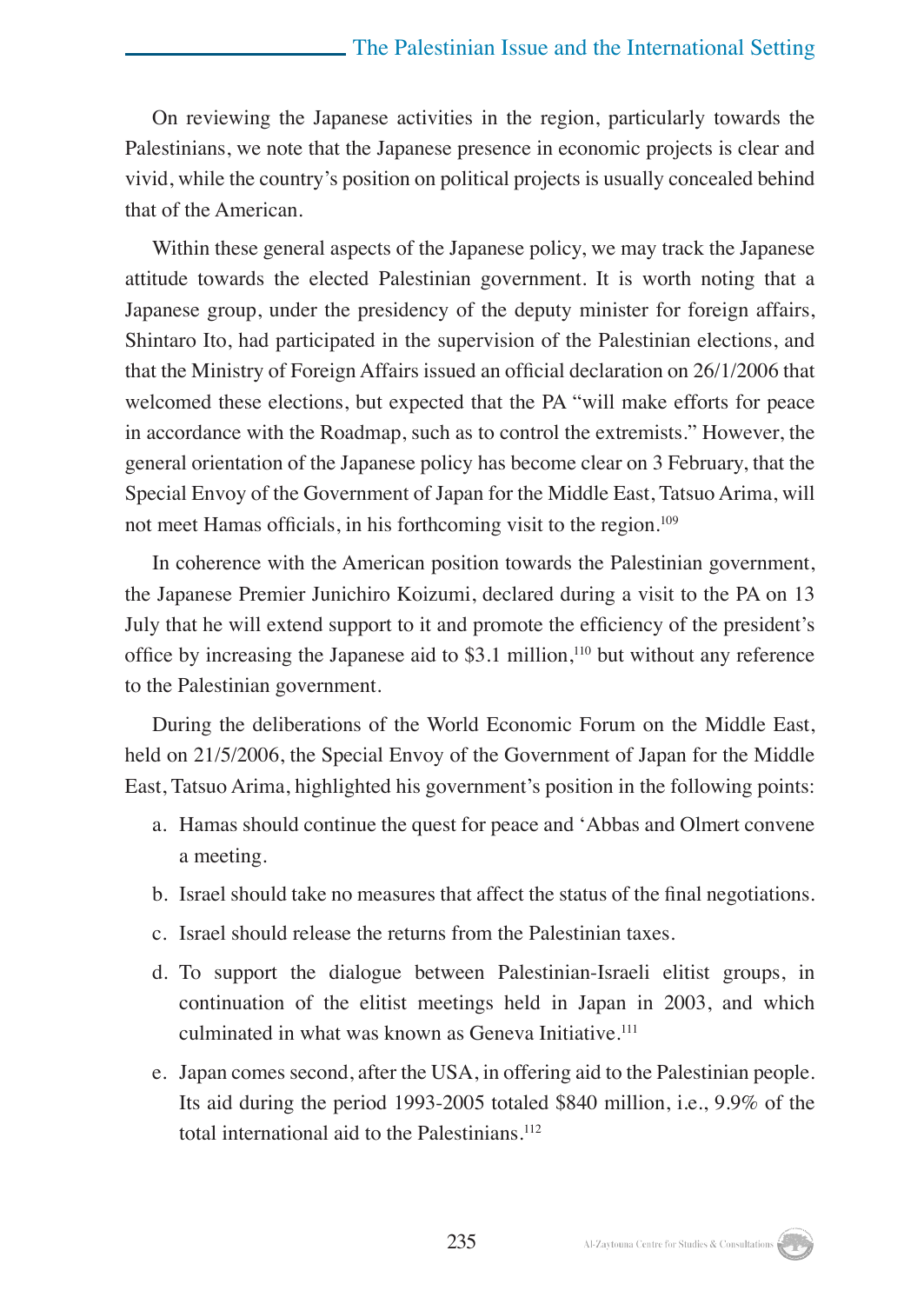In its website, the Ministry of Foreign Affairs of Japan mentioned that it extended \$3.72 million aid to the UNRWA in 2006, and that it offered about \$11.42 million to the WB and GS.<sup>113</sup> Junichiro Koizumi, the prime minister of Japan, in his visit to the Middle East in July 2006, proposed the concept called the "Corridor for Peace and Prosperity" which is based on regional cooperation, supported by Japan, in the Jordanian valley. During this visit, it was agreed that a "consultative unit," composed of representatives from Jordan, PA Israel and Japan be established, and Japan will contribute \$2 million for the feasibility study to be conducted by the World Bank, on the construction of a Red Sea-Dead Sea water conveyance; as Japan forecasted it as important in developing the Jordan River rift valley and securing water resources.<sup>114</sup>

3. Emphasis on the peaceful settlement of conflicts in the region. This policy was clarified in a series of declarations by which Japan kept an equal distance between itself and both of the Palestinian and Israeli sides, i.e., what may be called the equal distance declarations.

This orientation is clear in the declarations that the Special Envoy of the Government of Japan for the Middle East, Tatsuo Arima, issued after a visit that he paid during the period 5-11 November to Israel, Palestine and Syria. It is also noted in the declarations which addressed the Israeli attack on Beit Hanun in November 2006 where Japan expressed its "deep concern" towards the Israeli operations in this town, particularly the bombardment of houses of the civilians, and called upon Israel to conduct an investigation on the matter. Conversely, the declaration called upon the Palestinians to control their attacks from Gaza on Israel. It also welcomed the ceasefire between the two sides, and called for a meeting between the Israeli premier and the president of the PA.115 This policy "of equal distance" was reiterated in a declaration by the Ministry of Foreign Affairs on 30 June on the issue of kidnapping by Hamas of an Israeli soldier on 25 June. The declaration pointed to the necessity of the release of the Israeli soldier and exhibited its concern on the Israeli arrest of members of the Palestinian government.<sup>116</sup>

Some Japanese analyst maintain that the attitude of their government towards Hamas takes into consideration the impact of the rising role of the Islamic forces worldwide, but particularly on its neighboring countries that has a Muslim population like Indonesia, Malaysia, Thailand and the Philippines.<sup>117</sup>

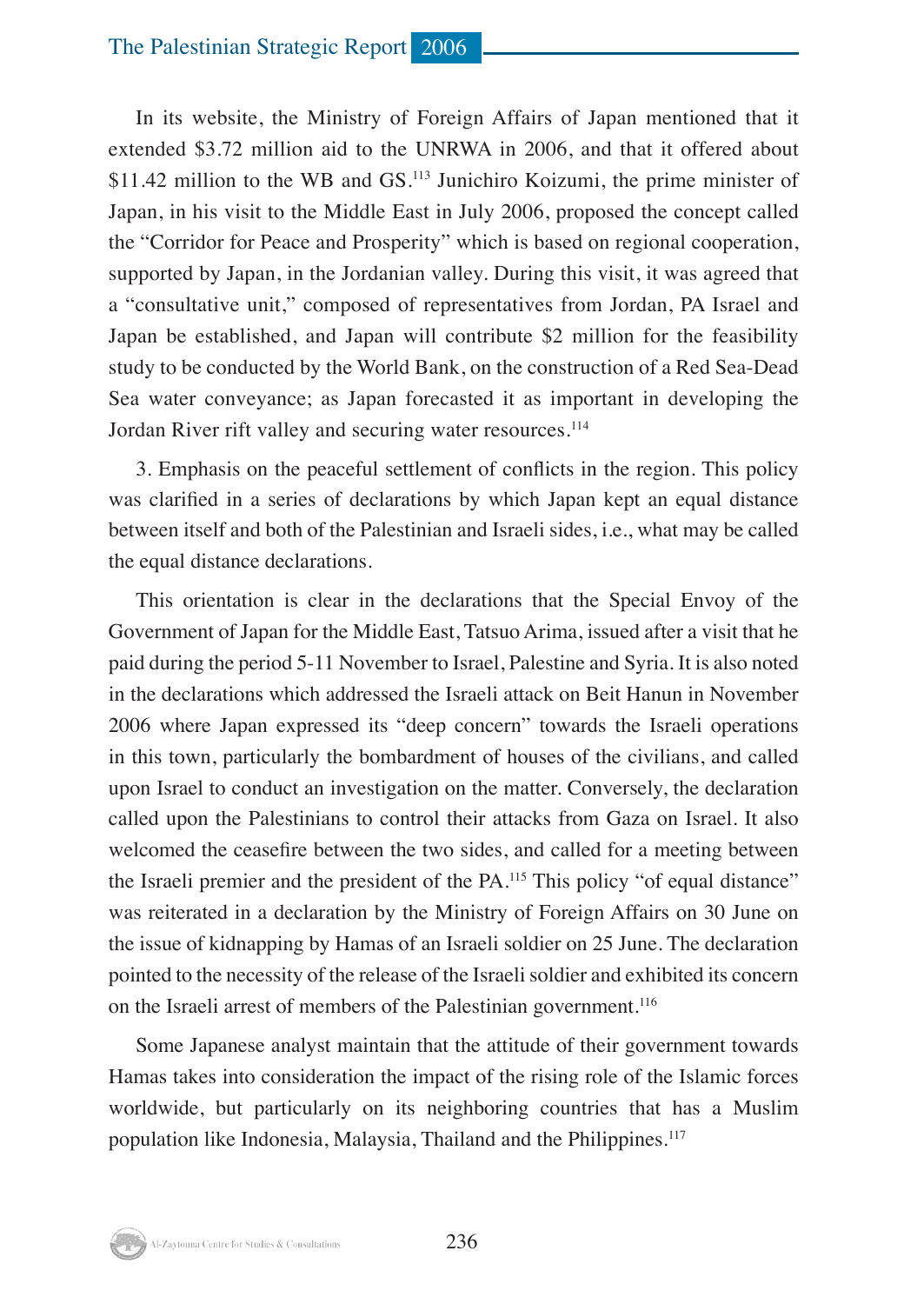During the year 2006, Japan was thus committed to the political orientation of the other major powers, though it tried to dilute the impact of this policy on the Arab street through its "cheque book diplomacy," and by constantly reminding of its sizeable aid to the Palestinians in particular. Nonetheless, it is indeed worthwhile to track this increasing Japanese interest in the region, never belittle the importance of establishing communication channels with Japan directly and indirectly, and to encourage this country to pursue comparatively independent policies from those of the American administration.

# *Sixth: International Scenario*

#### **1. The International Organizations**

#### **a. The United Nations**

The will of the UN should supposedly be determined by its member states. But, in reality, the Secretariat had chosen to be under the control of the central powers of the Security Council, particularly America and major European countries. Hence, the position of the international organization on the central issue in the year 2006, namely the financial and diplomatic blockade, was in conformity with that of these powers.

The first declaration of the Security Council on the Palestinian elections called for respect to the concluded agreements, and the Road Map. It also recorded the concern of the council on the extension of the settlements and on the route of the Separation Wall.<sup>118</sup>

In coherence with the international policy of the blockade, the UN imposed restrictions on contacts with the Palestinian government. The UN dictated that political contact with the Palestinian government will be undertaken on a case to case basis,119 and the secretary-general reiterated in different occasions that the Palestinian government should abide by the international agreements concluded between the PA and Israel.

The UN advised its aid agencies to "avoid meeting with Hamas political leaders and to limit contacts to technocrats in the new Palestinian Government." The UN also advised its aid agencies "to avoid political contact" with Hamas leaders. UN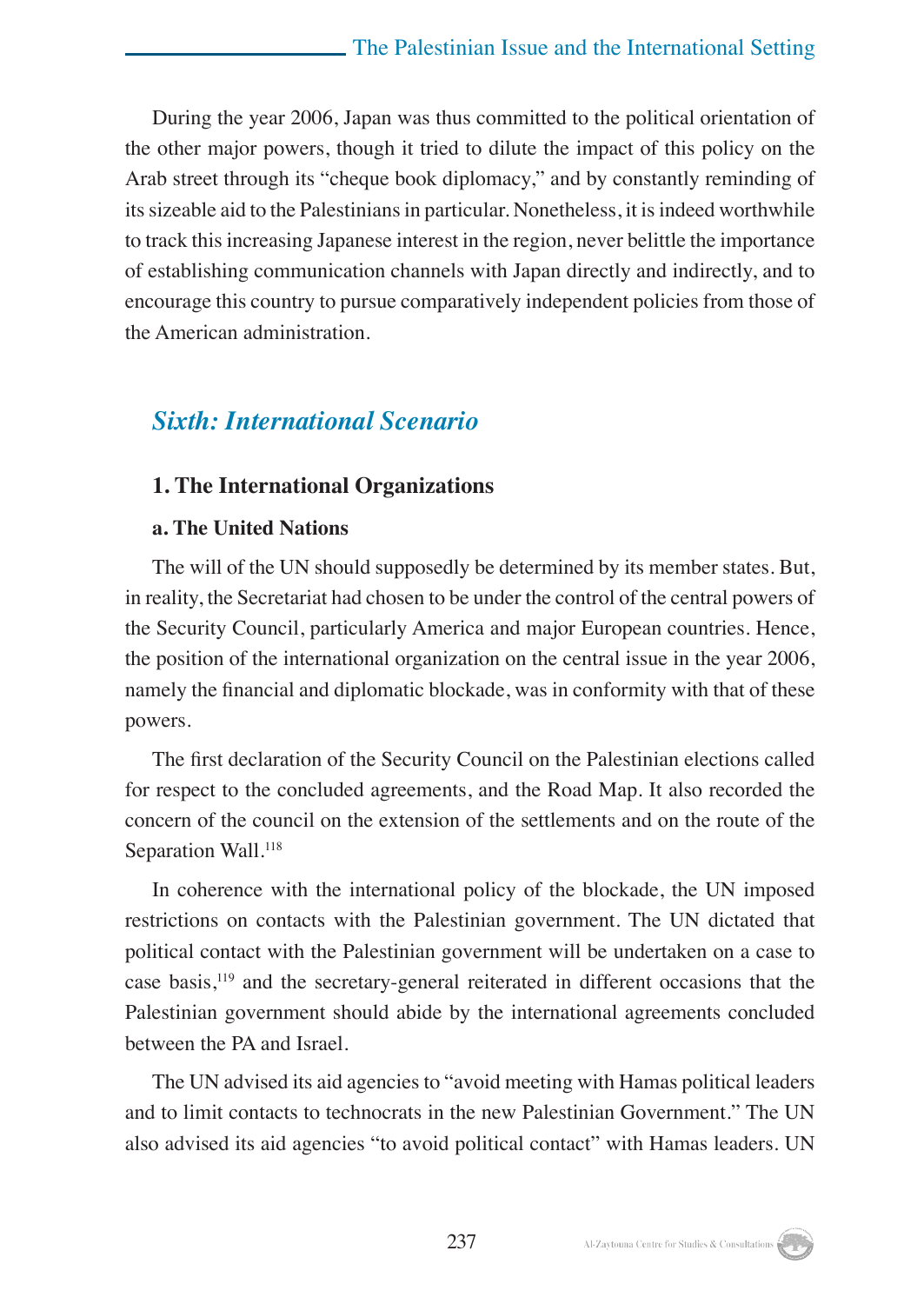spokesman, Stephane Dujarric, said the following in this respect, "working contacts for aid agencies and other UN officials with the new Palestinian Government are permitted to ensure continuation of humanitarian programs… The issue of political contacts will be dealt with as it arises."120

In private briefings:

Bush administration officials have told UN agencies and non-government organisations to ensure that they do not provide any American funding to the Palestinian Authority, its ministries or local municipalities. The United States has also asked the agencies and groups to abide by its strict no-contact policy when working on projects funded by US taxpayer dollars.121

Meanwhile, the UN General Assembly continued to issue resolutions condemning Israel, such as the one passed on 17/11/2006, which condemned the Israeli attack on Beit Hanun. But the Security Council failed twice to condemn Israel because of the American veto.

The assistant secretary-general for political affairs, Tuliameni Kalomoh, warned against the unilateral solutions that Israel intends to pursue as this will weaken the two-state solution.122

During the Iraqi crisis, the UN High Commissioner for Refugees (UNHCR) drew attention in March to the dangers that face the Palestinians in Iraq, including the assassination operations against some of them.123 This impelled the Shi'i leader Ayatollah al-Sistani to issue a religious edict (*fatwa*) demanding protection to the Palestinians and their property in Iraq, which was welcomed by the UN.<sup>124</sup>

It should be mentioned that the accusations of corruption against Kofi Annan had weakened his position vis a vis the American administration to such an extent that he did not dare to disagree with it except during the last two months of his secretaryship when he criticized the American war in Iraq, and considered it to be illegal.

#### **b. The Other International Organizations**

In coherence with the American-European stand, the NATO secretary-general, Jaap de Hoop Scheffer, excluded, even before the formation of the Palestinian government, the possibility of conducting any contacts with Hamas. Moreover, he reiterated the conditions drawn by the member states of the NATO, namely discard of violence, recognition of Israel and acceptance of the treaties that Israel concluded with the PA.125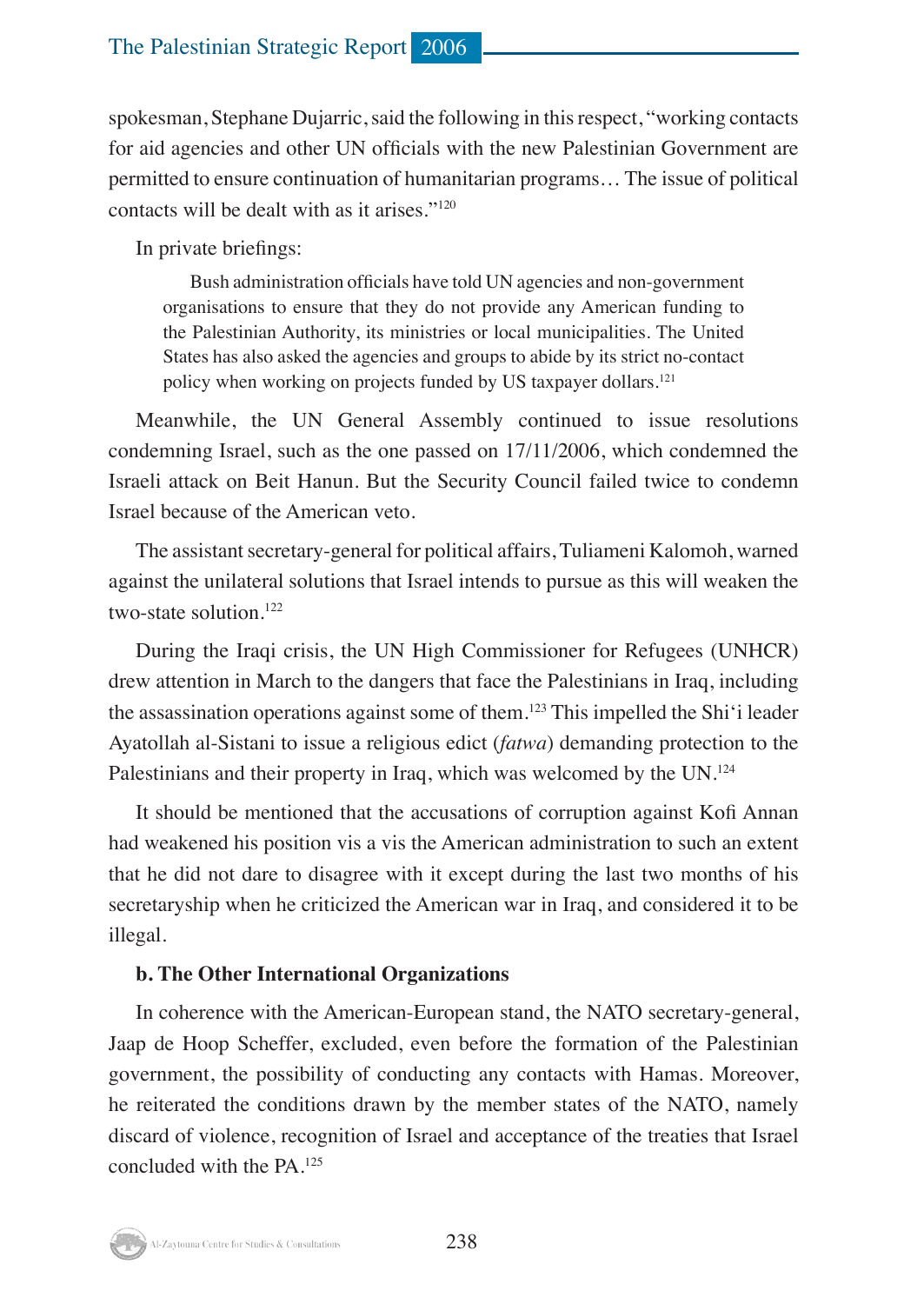On 10/2/2006, he openly said, "It looks impossible to me that NATO as an Alliance would enter into any form of contacts with Hamas unless Hamas... and you know the conditions. But it's an absolute impossibility NATO have any dealing with Hamas by NATO."<sup>126</sup>

Conversely, in the Ministerial Meeting of the Coordinating Bureau of the Non-Aligned Movement in Malaysia in late May, the ministers of foreign affairs condemned the continuation of the Israeli occupation of Arab lands.127 Moreover, the Non-Aligned Movement, composed of 118 members, asked, in its summit meeting in Havana in September 2006, for the stoppage of the Israeli aggression on the Palestinian people, criticized the suspension of financial aid to the Palestinian government and called for immediate economic and financial aid to the Palestinian people.128

A press release issued by the African Union condemned the Israeli attack on Beit Hanun, called upon the Security Council to take the necessary measures to stop the Israeli violations, and on the Quartet Committee to urge the conflicting parties in the Middle East to resume negotiations.<sup>129</sup> Incidentally, four African non-Arab countries, Chad, Guinea, Mali and the Niger, do not—to this day—have diplomatic representation with Israel.

Conversely, the Organization of American States (OAS) has been comparatively more concerned with the region after the Arab-Latin American Summit that was held in Brazil in May 2005, notwithstanding the poor Arab participation in it. The position of the OAS towards the Palestinian issue had been traditionally fixed by its acceptance of the Quartet's conditions. But significant changes have swept the OAS, which were triggered by rising anti-Americanism, increasing understanding of Arab-Islamic issues and strong opposition to globalization and its devastating impact on the peoples of Latin America. This transformation was reflected in the condemnation of the OAS secretary-general, Jose Miguel Insulza, to the Israeli attack on the Lebanese city Qana on 31 July, and the killing shortly afterwards of several of the UN observers in Southern Lebanon.

However, in an address on 7/5/2006, Insulza maintained that he kept cordial relations with the Jewish lobby since his days as the foreign minister of Chile, and that he opposes "terrorism" and condemns all manifestations of anti-Semitism.130

On the Asian level, the 14<sup>th</sup> Asia Pacific Parliamentary Forum (APPF), composed of 23 member states of which one is an observer, and the Asian Development Bank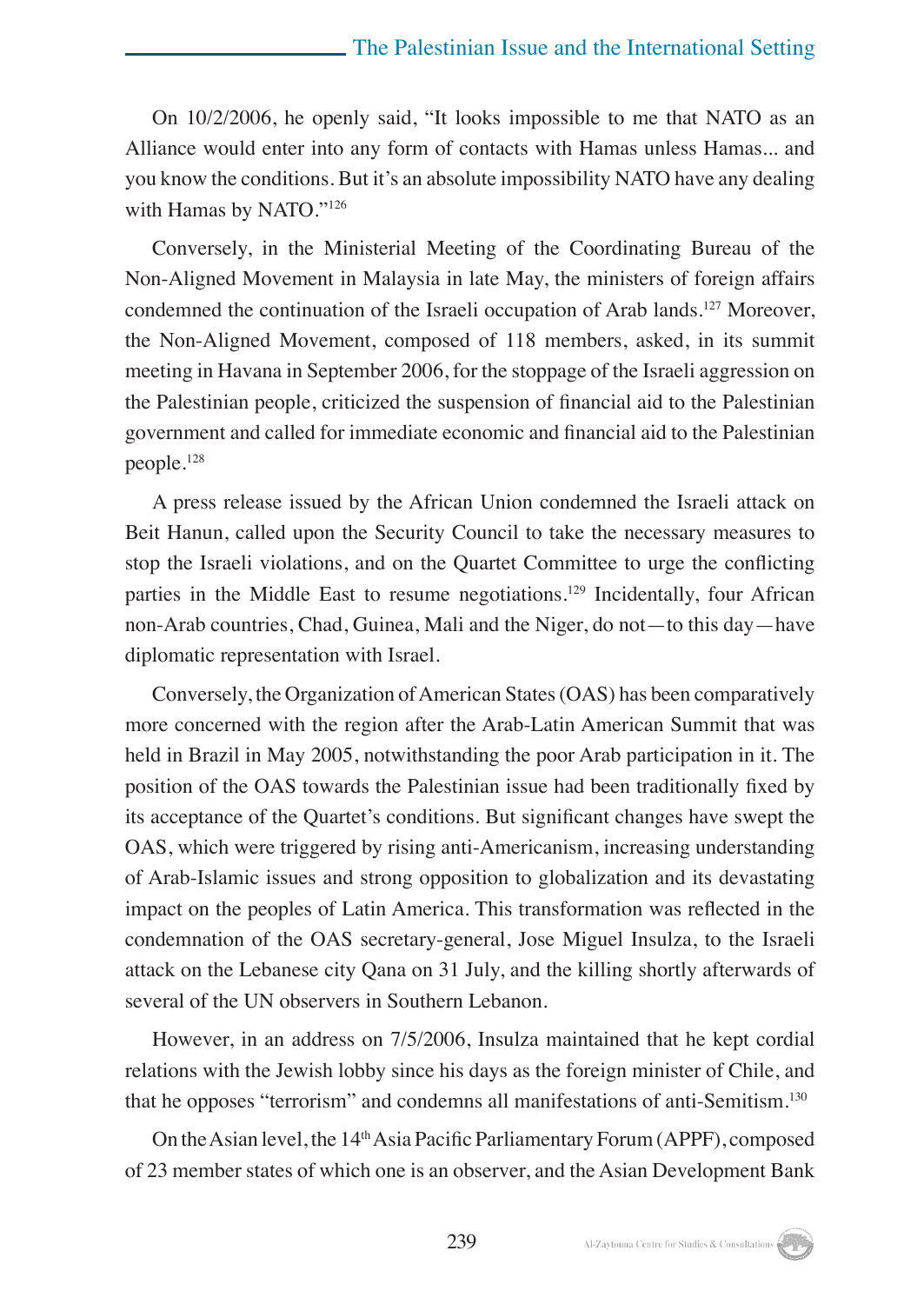convened a meeting on 20/1/2006, which issued a declaration that welcome "the holding of legislative elections in Palestine this month and hoped it could advance the implementation of the Roadmap for Peace."131

In Europe, an international conference, attended by 35 states and 20 international organizations, was held in Stockholm in early September 2006 to extend support to the Palestinian people.<sup>132</sup>

As for non-government organizations, like Amnesty International, they had warned against the blockade and its humanitarian repercussions in the Palestinian regions. They called the "governments of states who are High Contracting Parties to the Fourth Geneva Convention,… to take action to prevent a further dramatic worsening of the human rights situation of Palestinians in the West Bank and Gaza Strip."133

But, as mentioned by James Wolfensohn, Quartet Special Envoy for Disengagement, who resigned on 30 April in protest of the restrictions imposed on his role, the American-Israeli pressure on these organizations made it impossible for them to replace the international aid that had been suspended from the Palestinians.

#### **2. Other International Forces**

The international position was on the whole in conformity with that of the major powers and the Quartet Committee of which the UN was a partner. This was clearly reflected in the Quartet's declaration, issued one day after Hamas' victory in the elections, which pointed to "a fundamental contradiction between armed group and militia activities and the building of a democratic state," and demanded that all members of the forthcoming Palestinian government should be committed to the discard of violence.134

The total annual international financial help to the Palestinians was estimated as  $$1.6$  billion.<sup>135</sup>

Canada was among the first countries that stopped aid to the Palestinian government after the victory of Hamas.136 However, its foreign minister, Peter Mackay, emphasized that his country will continue humanitarian aid to the Palestinians through President 'Abbas' office, non-Hamas members of the Legislative Council and mid rank officials of the PA who do not support Hamas. He added that Hamas' commitment to the principles of the international community is a primary condition for the resumption of the aid.<sup>137</sup>

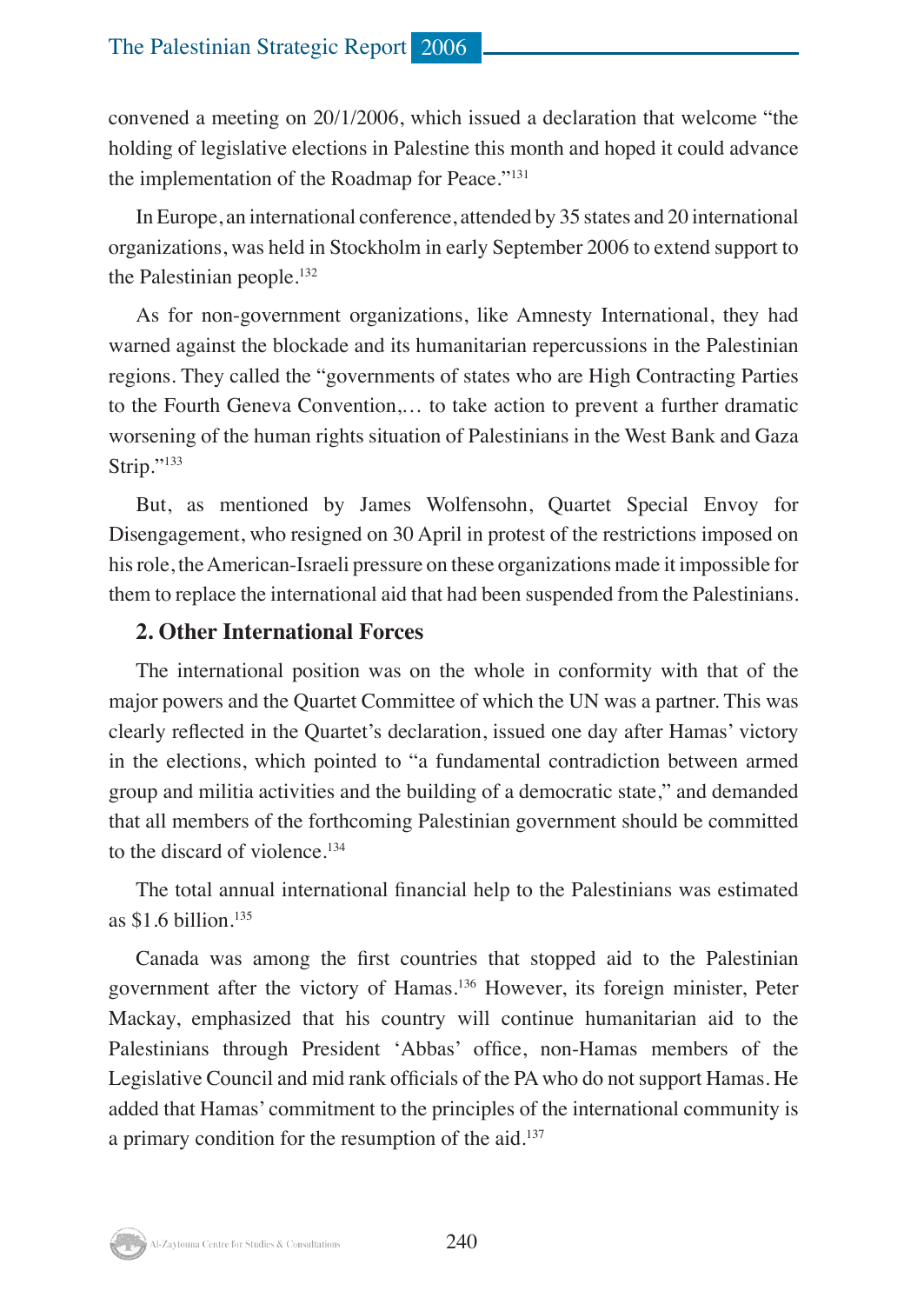The representative of Ghana in the Security Council criticized the kidnapping of Israeli soldiers by Hamas and Hizbullah, but, at the same time, criticized the Israeli operations against the civilians.138

Switzerland associated its cooperation with the Palestinians to the availability of a Palestinian leadership that bases its activities on dialogue and peaceful means.139 However, on the other side, some countries had openly and clearly supported the Arab-Palestinian stand. Venezuela went to the extent of withdrawing its ambassador in Israel in protest against the Israeli aggression on Lebanon, and its president, Hugo Chavez, labeled the Israeli attack on Lebanon as a "typical Hitlerian" operation.<sup>140</sup>

#### *Conclusion*

In some of its aspects, the year 2006 may be described as the year of the blockade, and the USA and the EU as it chief proponents. The central objective of this siege was to impose political concessions, of which the most important is the recognition of Israel, and the acceptance of all the treaties that Israel had concluded with the PLO and the PA. Meanwhile, the American-Israeli axis had faced during the year 2006 many difficulties that tarnished its image and weakened it's authority, particularly the failure of the aggression on Lebanon, the failure to topple Hamas' government and the American quandary in Iraq.

The blockade failed to extract the required political concessions, but it led to an acute economic crisis that the Palestinian government was unable to get away with except on a very limited scale, as emphasized by all the reports of international economic organizations. The siege also generated internal political tension between Hamas and Fatah on one side and between the Palestinian presidency and government on the other. Most of the international community supports the former at the expense of the latter.

Meanwhile, it was increasingly felt, particularly in Europe, that the resolution of the Palestinian-Israeli conflict is the key to resolving the region's problems, as Tony Blair had repeatedly maintained.141 This position gained momentum with the increasing violence in Iraq and the outbreak of the Lebanese-Israeli war.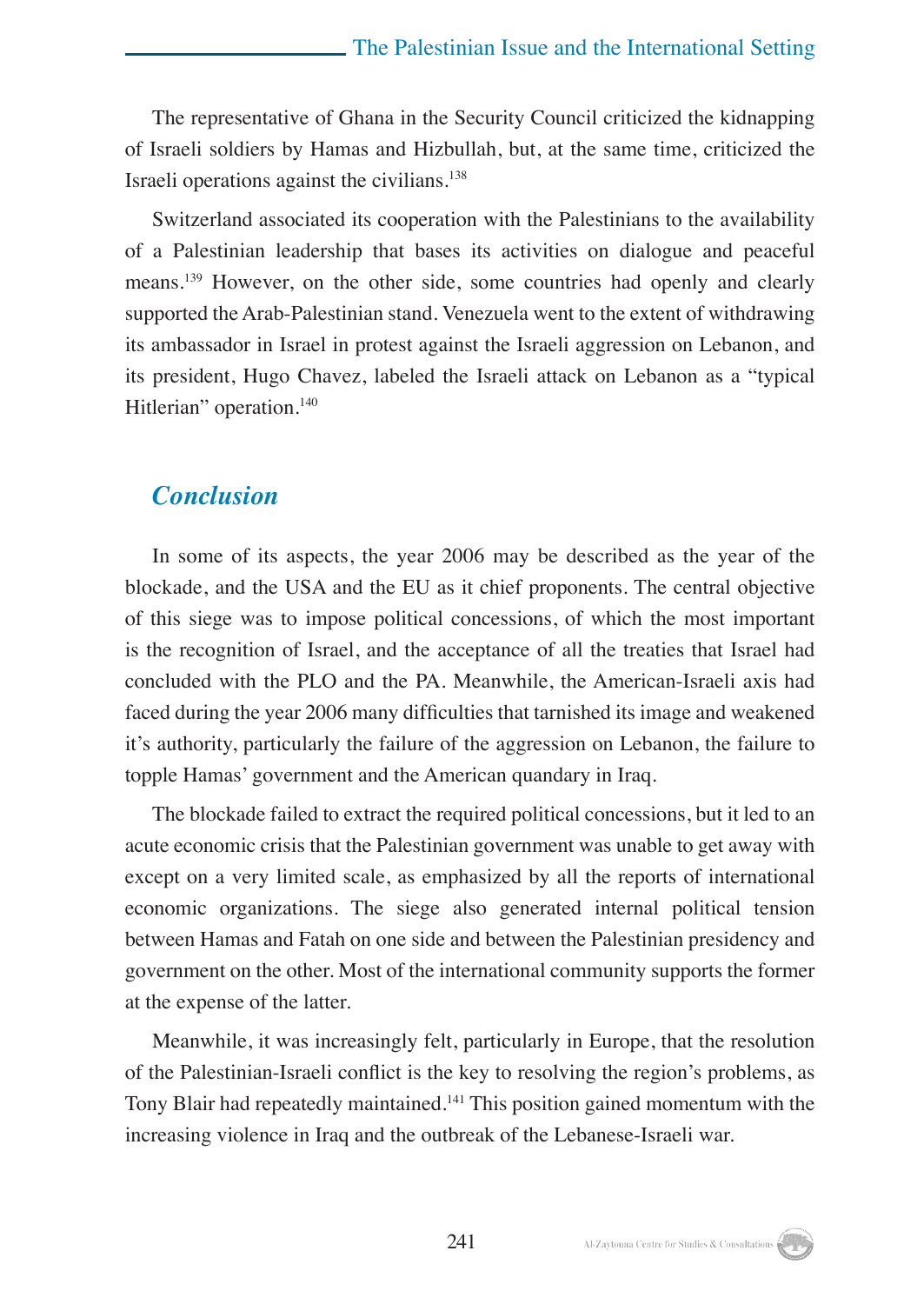#### The Palestinian Strategic Report 2006

But the American side is still less inclined towards this orientation. Instead, it opts to make the resolution of the Palestinian-Israeli conflict the final rather than the first stage, as James Wolfensohn, Quartet Special Envoy for Disengagement, mentioned in his last report of May 2006 (after which he resigned), in which he called not to postpone the effort to end this conflict.<sup>142</sup> The USA hopes that the political, military and economic structural changes that it triggered in the region would lead to the liquidation of the Palestinian issue. In fact, this tendency had started with Oslo Accords, then the Israeli patronizing of the abolition of the right of return, and, finally, the unilateral resolution of the conflict initiated by Sharon and pursued by Olmert, which guarantees the drawing of the Israeli frontiers by gnawing the larger part of the WB, including Jerusalem, a plan that is expected to be completed in 2010.

Many reports and political analyses indicate that in the year 2006 most of the powers were, in one way or another, inclined toward this orientation.

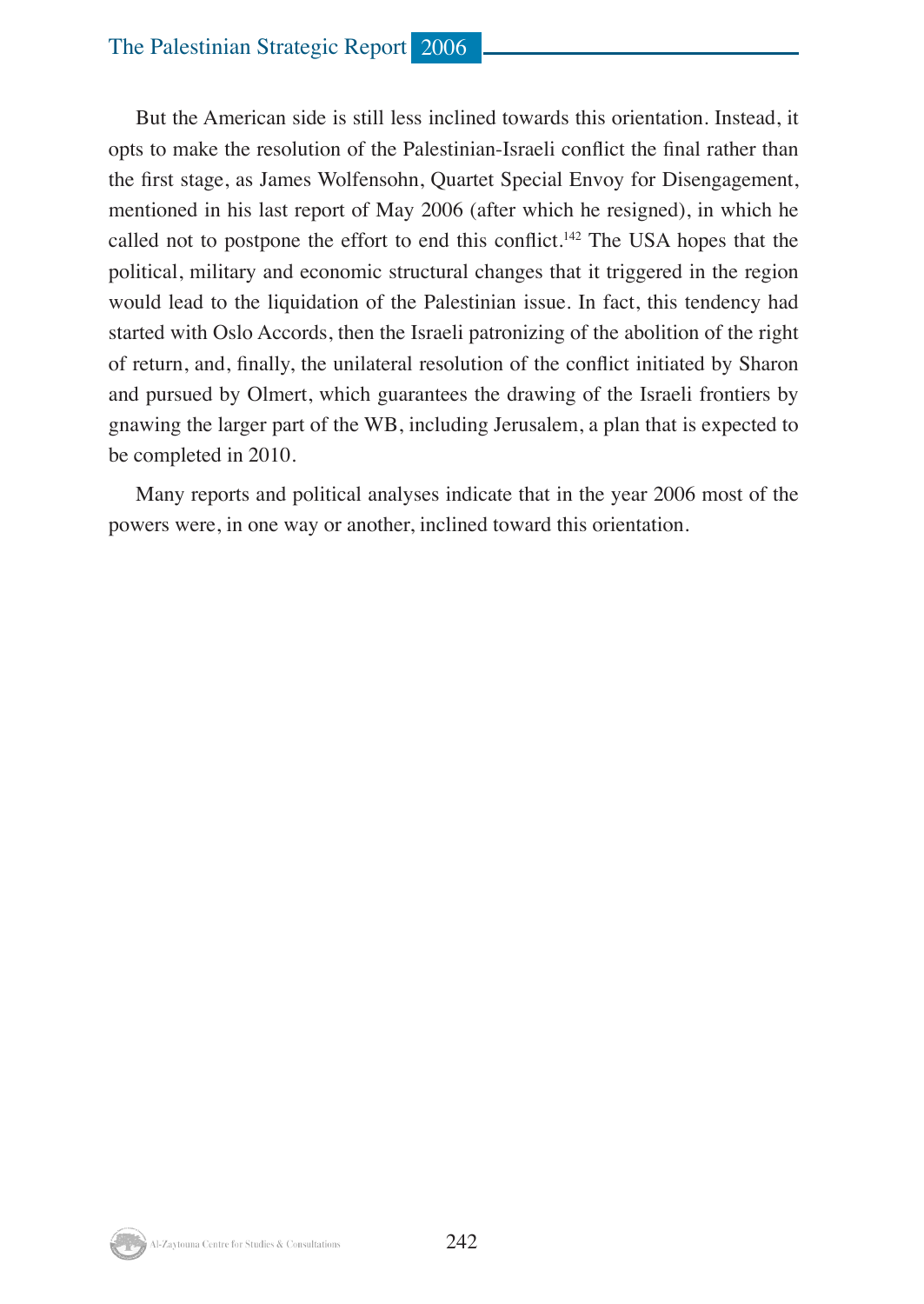# **Endnotes**

- *Al-Ayyam*, Ramallah, 6/1/2006.
- *Al-Khaleej*, 27/1/2006.
- Arabs 48, 23/1/2006.
- *The Atlantic* magazine, Washington, vol. 279, issue 5, June 2006.
- *The Christian Century* magazine, Chicago, vol. 123, issue 11, 30/5/2006.
- *Annahar*, 31/1/2006.
- *Economist* magazine, USA, vol. 380, issue 8495, 16/9/2006.
- *The New York Times*, 30/1/2006.
- *Time* magazine, USA, vol. 186, issue 6, 7/8/2006.
- *Assafir*, 14/9/2006.
- *The Christian Science Monitor* newspaper, Boston, 5/9/2006.
- *The New Republic* magazine, Washington, vol. 235, issue 5, 24/7/2006; *The New Republic*, vol. 235, issue 5, 31/7/2006; and see also *U.S. News & World Report* magazine, USA, vol. 141, issue 4, 31/7/2006.
- <sup>13</sup> Ed. Blanche, "US Dirty Tricks," *The Middle East Journal*, Washington, Middle East Institute, issue 373, December 2006.
- *Economist*, vol. 381, issue 8503, 11/11/2006.
- *Al-Ahram* newspaper, Cairo, 31/3/2006.
- *Annahar*, 25/5/2006.
- *Assafir*, 29/6/2006.
- *Assafir*, 7/7/2006.
- *Al-Hayat al-Jadidah*, 12/11/2006; and see also www.Palestine-Info.co.uk
- *Al-Hayat*, 21/1/2006.
- *USA Today* newspaper, 24/5/2006.
- *Al-Ahram*, 23/2/2006.
- *Assafir*, 30/1/2006.
- *Al-Ahram*, 12/5/2006.
- *Al-Watan*, Saudi Arabia, 7/1/2006.
- Samah Jabr, "On President Chirac's Proposal and Palestinian Expectations of Europe," *Washington Report on Middle East Affairs (WRMEA)*, vol. 25, issue 5, July 2006.
- 27 Erica Silverman, "Sanctioned Chaos," *Foreign Policy*, issue 155, July/ August 2006, p.18.
- *Newsweek* magazine, USA, vol. 147, issue 19, 8/5/2006.
- 29 See Silverman, *op. cit*., p. 18. 30 *Annahar*, 16/3/2006.
- 
- *Economist*, vol. 381, issue 8504, 18/11/2006.
- *Haaretz*, 31/10/2006; and James Wall, "Give Hudna a Chance," *The Christian Century*, vol. 123, no. 24, 28/11/2006.
- *Asharq Alawsat*, 17/12/2006; and see also www.Palestine-Info.co.uk
- *The Christian Century*, vol. 123, issue 19, 19/9/2006.
- *National Catholic Reporter* magazine, USA, issue 36, 11/8/2006, pp. 5-8.
- 36 Seymour Hersh, *op. cit*.
- Arabs 48, 12/1/2006.
- <sup>38</sup> Nicholas Burns, "The New NATO and the Greater Middle East," paper presented at the conference on "NATO and the Greater Middle East," Prague, Czech Republic, 19/10/2003, United States Mission to NATO, http://nato.usmission.gov/ambassador/2003/s031019a.htm
- *Asharq Alawsat*, 8/4/2006.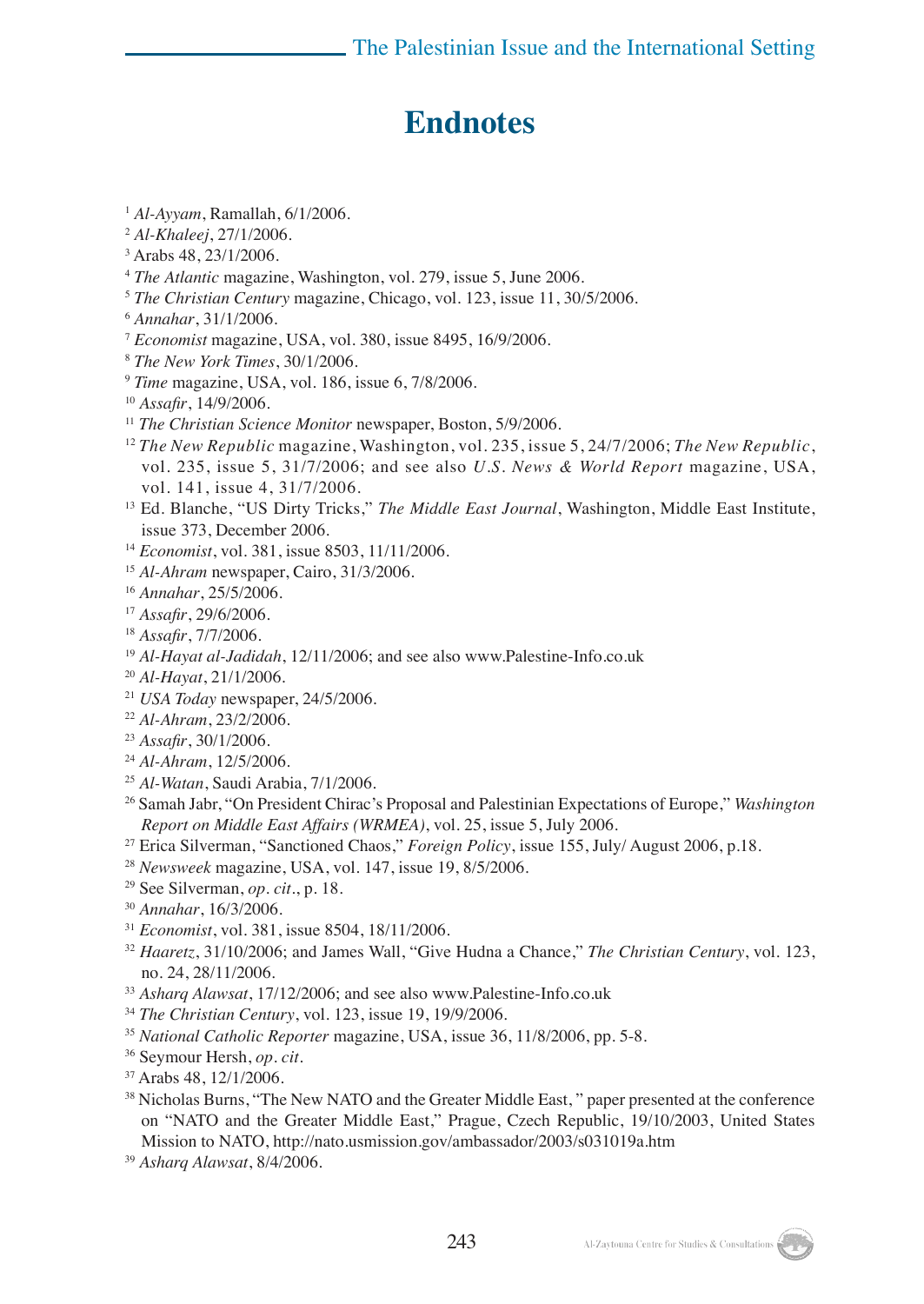## The Palestinian Strategic Report 2006

- *Al-Khaleej*, 30/11/2006.
- *America: The National Catholic Weekly* magazine, USA, vol.195, issue 3, 31/7/2006.
- *USA Today*, 19/7/2006.
- On these events, refer to Lebanese and Israeli newspapers during this period, particularly *Annahar*, *al-Hayat, Assafir* and *Haaretz.*
- *Maclean's* magazine, Canada, vol. 119, issue 31/32, 14/8/2006.
- *Economist*, vol. 380, issue 8492, 26/8/2006.
- *Time*, vol. 168, issue 4, 24/7/2006.
- *National Journal* magazine, Washington, vol. 38, issue 30, 29/7/2006.
- 48 James A. Baker III and Lee H. Hamilton, *The Iraq Study Group Report* (New York: Vintage Books, 2006), p. XV.
- *Ibid*., p.55.
- *Ibid*., p. 55-57.
- 51 John Mearsheimer and Stephen Walt, "The Israel Lobby," *London Review of Books*, vol. 28, no. 6, March 2006.
- *Ibid*.
- 53 Jimmy Carter, *Palestine:Peace not Aparthied* (New York: Simon&Schuster, 2006).
- 54 Enter Hamas: The Challenges of Political Integration, Middle East Report No. 49, International Crisis Group, 18/1/2006, http://www.crisisgroup.org/home/index.cfm?l=1&id=3886
- *Asharq Alawsat*, 31/1/2006.
- <sup>56</sup> This is calculated on the euro-dollar exchange rates for February 2006, i.e., \$1.19 to the euro.
- *Assafir*, 28/2/2006.
- 58 See 2723rd Council Meeting: General Affairs and External Relations, European Union, Luxembourg, 10-11/4/2006, http://www.consilium.europa.eu/ueDocs/cms\_Data/docs/pressData/en/gena/89219.pdf
- *WRMEA*, vol. 25, issue 5, July 2006; and see *Asharq Alawsat*, 29/4/2006.
- *Economist*, vol. 381, issue 8498, 7/10/2006.
- *Alittihad*, 21/7/2006.
- Israel/Palestine/Lebanon: Climbing Out of the Abyss, Middle East Report No. 57, International Crisis Group, 25/7/2006, http://www.crisisgroup.org/home/index.cfm?l=1&id=4282
- <sup>63</sup> See http://ec.europa.eu/comm/external\_relations/gaza/intro/index.htm. Note: Overall rate for the year 2006 to euro exchange rate was about \$1.25 per euro.
- *WRMEA*, vol. 25, issue 5, July 2006.
- *Assafir*, 7/7/2006.
- *Okaz*, 20/10/2006.
- *Al-Khaleej*, 24/11/2006.
- *Al-Hayat*, 17/11/2006.
- *Al-Quds al-Arabi*, 15/5/206.
- *WRMEA,* vol. 25, issue 3, April 2006.
- *Al-Hayat* and *al-Ahram*, 24/4/2006.
- *Al-Khaleej*, 2/5/2006.
- *Economist*, vol. 380, issue 8494, 7/9/2006.
- WAFA, 6/11/2006.
- *Annahar*, 2/8/2006.
- *Asharq Alawsat*, 27/8/2006.
- *Assafir*, 28-29/9/2006.
- *Annahar*, 17/9/2006.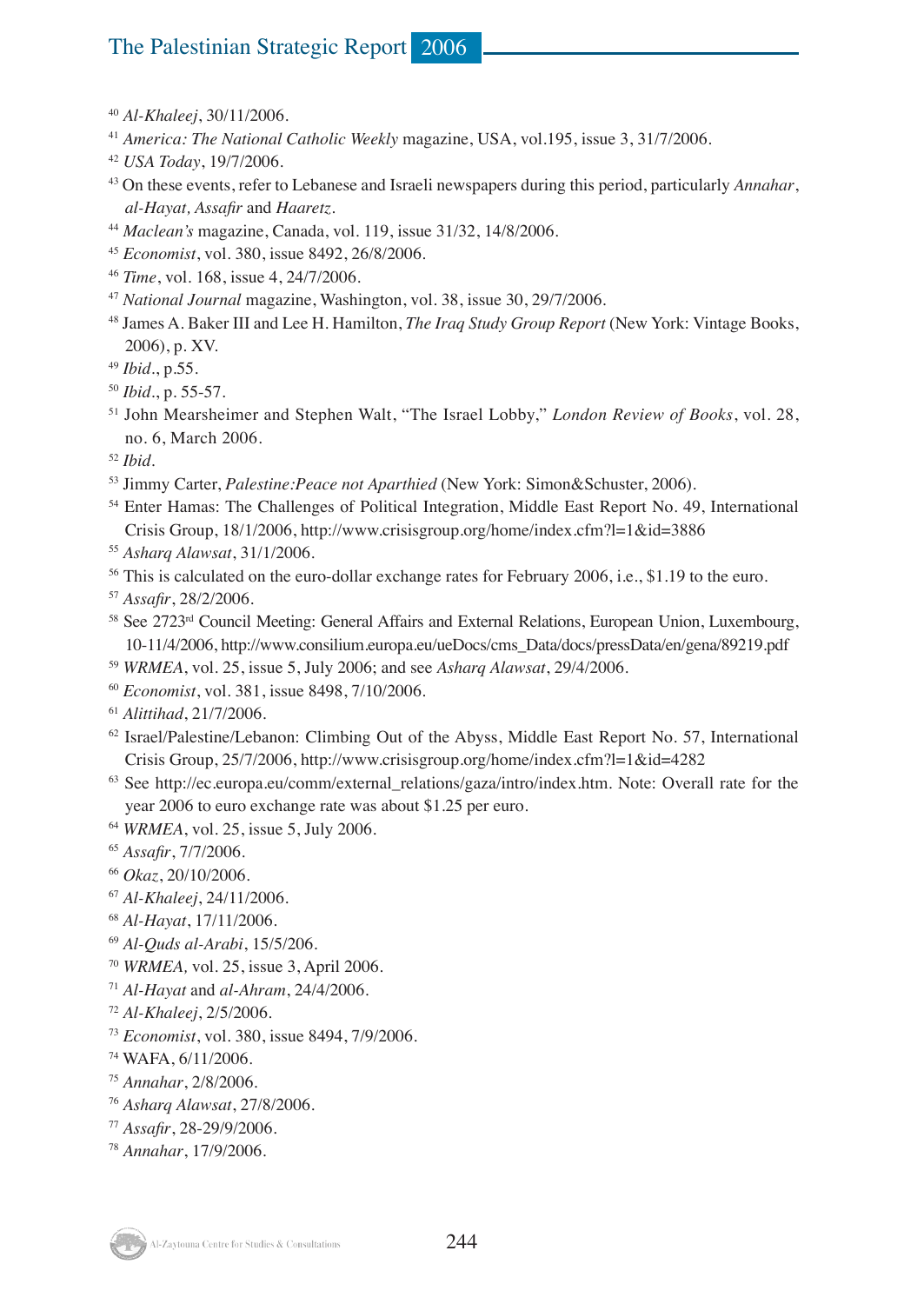- <sup>79</sup> *Annahar*, 9/9/2006.
- <sup>80</sup> *Asharq Alawsat*, 12/9/2006.
- <sup>81</sup> *USA Today*, 17/7/2006.
- <sup>82</sup> *Okaz*, 20/3/2006.
- <sup>83</sup> *Almustaqbal*, 14/11/2006.
- <sup>84</sup> Jordan News Agency (Petra), 27/10/2006.
- <sup>85</sup> See Mosnews.com, Moscow, 3/3/2006, http://www.mosnews.com/news/2006/03/03/lavrovhamas.shtml  $86$  Ibid.
- <sup>87</sup> Russian News and Information Agency (Novosti), 13/7/2006, http://en.rian.ru/russia/20060713/51303086.html
- <sup>88</sup> *Weekly Compilation of Presidential Documents*, vol. 42, issue 29, 24/7/2006, pp. 1352-1354.
- <sup>89</sup> Novosti, 14/4/2006.
- <sup>90</sup> *Asharq Alawsat*, 7/9/2006.
- <sup>91</sup> *Al-Khaleej*, 13/2/2006.
- <sup>92</sup> Robert O. Freedman, "Russia Policy Toward the Middle East Under Yeltsin and Putin," *Jerusalem Letter*, JCPA, vol. 461, 2/9/2001.
- <sup>93</sup> http://vremya.ru\2006\97\5\153636.html; and see also Marianna Belenkaya, Moscow will not refuse talks with Hamas Leadership, 20/2/2006, www.rain.ru
- <sup>94</sup> See Novosti, 11/8/2006.
- 95 Novosti, 29/11/2006.
- 96 Walid 'Abd al-Hay, *al-Makanah al-Mustaqbaliyah li al-Sin fi al-Nizam al-Duwali 1978-2010* (The Future Position of China in the International System 1978-2010) (Abu Dhabi: Emirates Center for Strategic Studies and Research, 2000), pp. 183-186.
- <sup>97</sup> *Al-Hayat*, 2/6/2006.
- <sup>98</sup> *Alrai*, Amman, 16/2/2006.
- <sup>99</sup> *Assafir*, 1/6/2006.
- <sup>100</sup> People's Daily Online, China, 24/2/2006.
- <sup>101</sup> People's Daily Online, 17/3/2006.
- <sup>102</sup> People's Daily Online, 24/5/2006, 1/6/2006, 19/6/2006 and 2/9/2006.
- <sup>103</sup> People's Daily Online, 23/3/2006 and 6/7/2006.
- <sup>104</sup> http://news.xinhuanet.com/english/2006
- 105 Ibid.
- 106 Alan Dowty, "Japan and the Middle East: Signs of Change," *Middle East Review of International Affairs (MERIA)*, Israel, The Global Research in International Affairs Center (Gloria), vol. 4, no. 4, December 2000.
- <sup>107</sup> *Asia Weekly*, 27/8/2006.
- <sup>108</sup> *Diplomatic BlueBook 2006*, The Ministry of Foreign Affairs of Japan, p. 102, http://www.mofa.go.jp/policy/other/bluebook/2006/index.html
- <sup>109</sup> See Taro Aso, Statement on the Elections for the Palestinian Legislative Council, The Ministry of Foreign Affairs of Japan, 26/1/2006,
	- http://www.mofa.go.jp/announce/announce/2006/1/0126-2.html; and see press conference, the Ministry of Foreign Affairs of Japan, 3/2/2006,
	- http://www.mofa.go.jp/announce/press/2006/2/0203.html#1
- <sup>110</sup> Press release, The Ministry of Foreign Affairs of Japan, 13/7/2006, http://www.mofa.go.jp/announce/announce/2006/7/0713-3.html
- <sup>111</sup> See the remarks of Tatsuo Arima in the Ministry of Foreign Affairs of Japan, 21/5/2006, http://www.mofa.go.jp/region/middle\_e/remark0605.html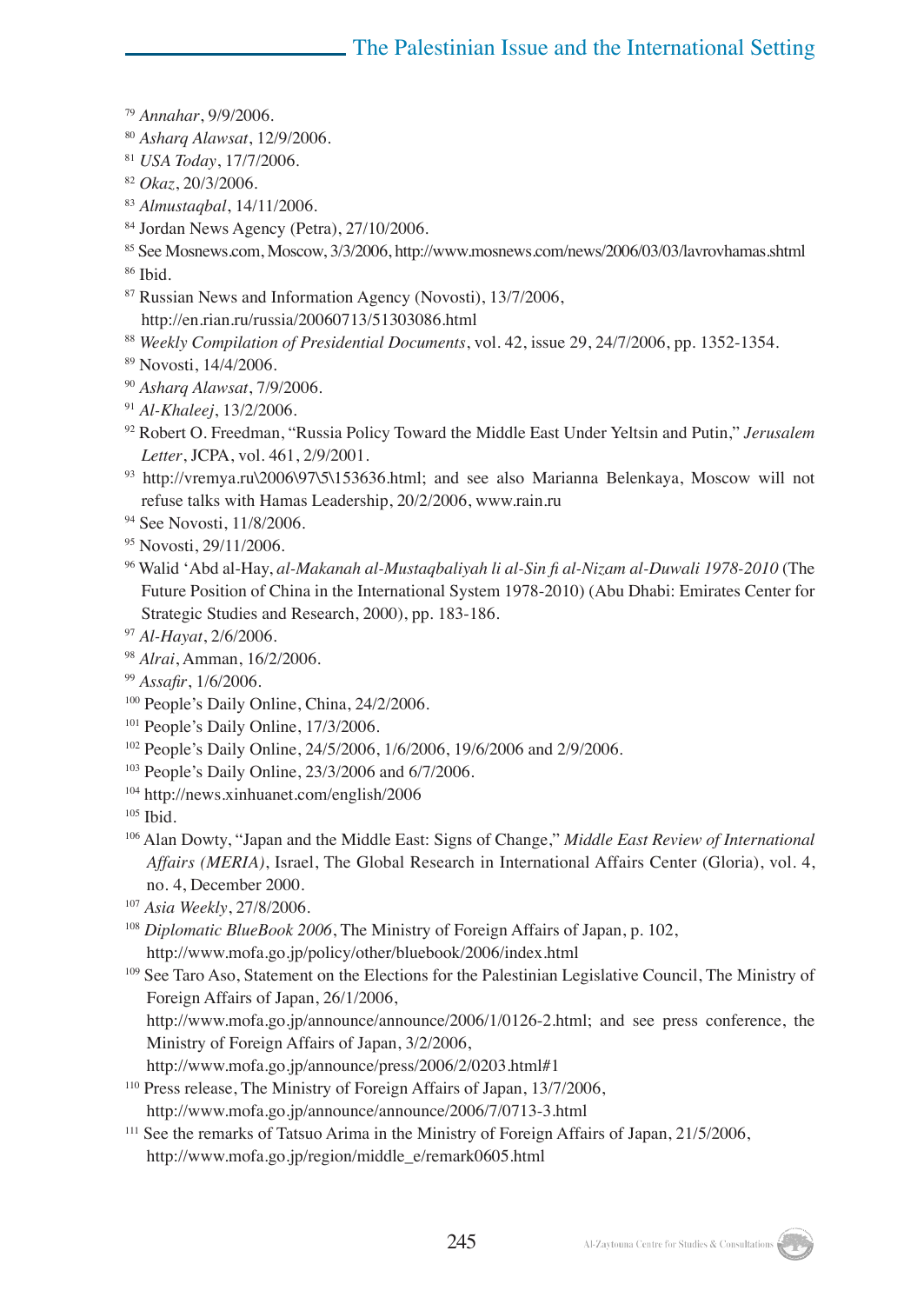# The Palestinian Strategic Report 2006

- 112 Ibid.; and *Diplomatic BlueBook 2006*, p. 112.
- <sup>113</sup> See the Ministry of Foreign Affairs of Japan, 6/12/2006, http://www.mofa.go.jp/announce/announce/2006/12/1206-2.html
- 114 See the Ministry of Foreign Affairs of Japan, July 2006, http://www.mofa.go.jp/region/middle\_e/palestine/assist0607.html
- <sup>115</sup> See the Ministry of Foreign Affairs of Japan, 9, 27/11/2006, http://www.mofa.go.jp/announce/announce/2006/11/1109.html and http://www.mofa.go.jp/announce/announce/2006/11/1127.html
- <sup>116</sup> See the Ministry of Foreign Affairs of Japan, 30/6/2006, http://www.mofa.go.jp/announce/announce/2006/6/0630.html
- 117 See Kim Beng Phar, "Beware of the Implications of the Middle East on East Asia," *Asahi* newspaper, Japan, 22/7/2006, http://www.asahi.com/english/index.htm1
- <sup>118</sup> *Asharq Alawsat*, 5/2/2006.
- <sup>119</sup> *Okaz*, 12/4/2006.
- <sup>120</sup> ABC News Online, 12/4/2006, http://www.abc.net.au/news/newsitems/200604/s1614229.htm 121 Ibid.
- <sup>122</sup> *Al-Khaleej*, 1/4/2006.
- <sup>123</sup> *Al-Khaleej*, 5/3/2006.
- <sup>124</sup> *Albayan*, 4/5/2006.
- <sup>125</sup> *Al-Hayat al-Jadidah*, 11/2/2006.
- <sup>126</sup> De Hoop Scheffer, press conference, Italy, 10/2/2006, http://www.nato.int/docu/speech/2006/s060210c.htm
- <sup>127</sup> *Annahar*, 31/5/2006.
- <sup>128</sup> www.freerepublic.com/focus/f.news
- <sup>129</sup> Africa Union, Executive Council, Tenth Ordinary Session, Ethiopia, 25-26/1/2007, http://www.africa-union.org/root/UA/Conferences/2007/janvier/SUMMIT/Doc/Decisions/ Decisions%20-%2010th%20Ordinary%20Session%20of%20the%20Executive%20Council.doc
- <sup>130</sup> Speech by Jose Miguel Insulza, Organization of American States (OAS), 7/5/2006, http://www.oas.org/speeches/speech.asp?sCodigo=06-0088; and see: www.un.org\webcast
- <sup>131</sup> People's Daily Online, 20/1/2006.
- <sup>132</sup> People's Daily Online, 2/9/2006.
- <sup>133</sup> Amnesty International, 25/4/2006,

http://archive.amnesty.org/library/Index/ENGMDE150352006?open&of=ENG-PSE

- <sup>134</sup> See Statement by the Middle East Quartet on Palestinian Legislative Council Elections, New York, 26/1/2006, http://www.un.org/news/dh/infocus/middle\_east/quartet-26jan2006.htm
- <sup>135</sup> *Time*, vol. 168, issue 6, 7/8/2006.
- <sup>136</sup> *Maclean's*, vol. 119, issue 30, 7/8/2006.
- <sup>137</sup> WAFA, 4/5/2006.
- <sup>138</sup> *International Debates* journal, USA, vol. 4, issue 6, September 2006.
- <sup>139</sup> *Al-Khaleej*, 21/2/2006.
- <sup>140</sup> *The New York Times*, 20/8/2006.
- <sup>141</sup> *Almustaqbal*, 14/11/2006.
- <sup>142</sup> *Haaretz*, 2/5/2006.